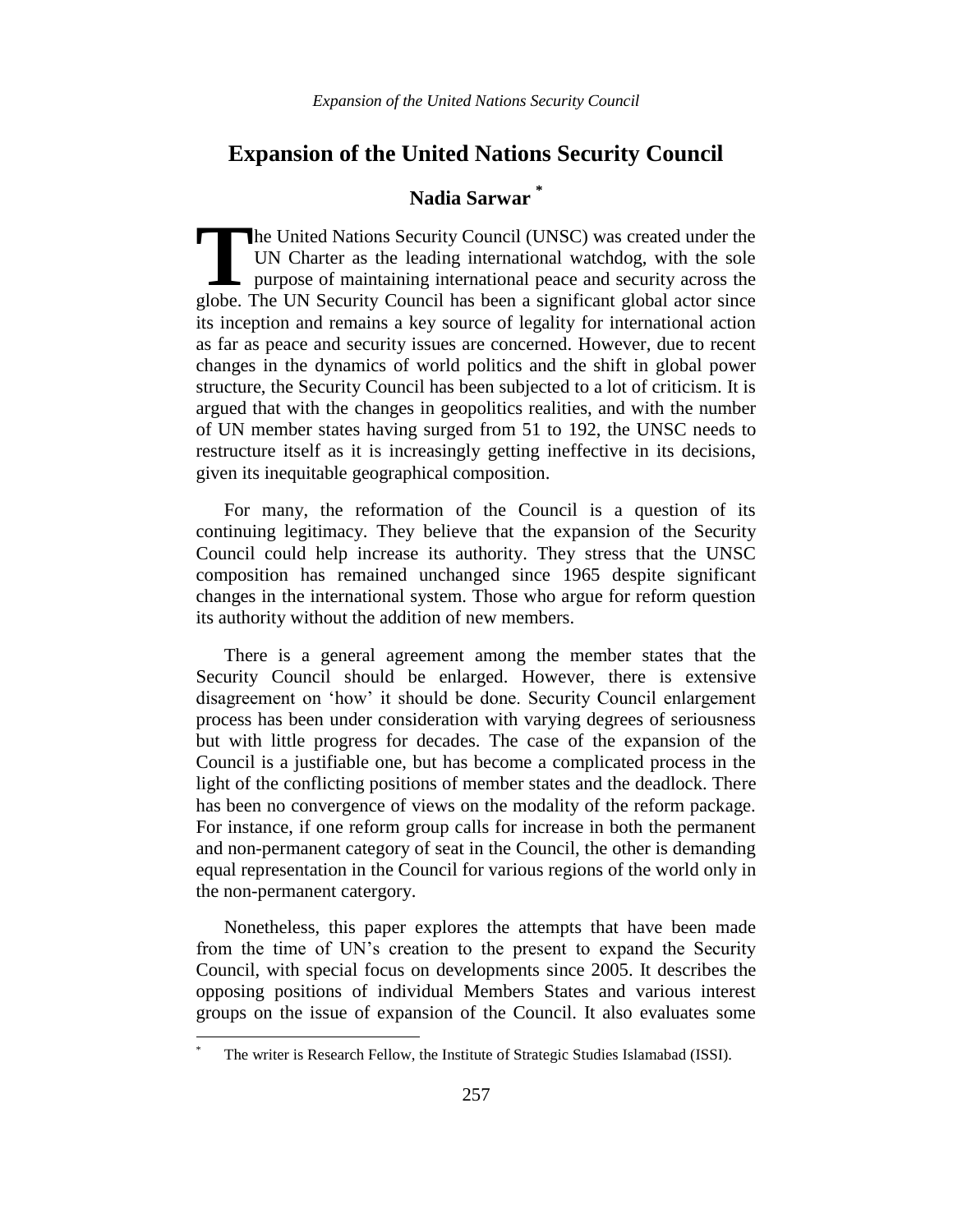major reform proposals put forward by various interest groups and describes the position of permanent members (P5) of the Security Council on the issue. Besides, it takes a brief look at Pakistan"s position on the issue and explores the implications for Pakistan if there is an expansion in the permanent slot of seats, especially with regard to India. Finally, it includes a section on the way forward and the conclusion.

### **Introduction**

The UN Security Council is an influential organ of the United Nations. The Security Council, according to Article 23 of Chapter V of UN Charter, comprises 15 members in all that are divided into two classes: permanent and the non-permanent. The permanent members, or the famous "P-5" are: the Republic of China, France, the Russian Federation (former Soviet Union), the United Kingdom of the Great Britain and Northern Ireland, and the United States of America. The P-5 was given permanent membership in the Council by the framers of the UN Charter. The ten non-permanent members are elected by the UN General Assembly on the basis of the contributions made by the UN member states in the maintenance of global peace and security, and to ensure equitable geographical representation. These non-permanent members are elected for a two-year term. $<sup>1</sup>$ </sup>

The drafters of the UN Charter envisaged a Council that could maintain international peace and security in the post-World War II era. And, for that, the framers of the UN Charter endowed the Council with extensive political and legal authority. Its permanent members were also given a "veto power".

Nonetheless, due to the significant changes in the global community over the past sixty-six years, majority of the UN member states started criticising the structure of the UN Security Council, and demanded reform in its structure. The reform supporters aver that the Council is outdated, unrepresentative and increasingly failing in dealing with the current challenges of the world. They are of the opinion that current challenges like terrorism, climate change, proliferation, uprisings in the Middle east, conflicts in Africa, etc., require a Council that is more representative and has the ability to resolve these issues not only militarily but also through diplomatic channels. That, they maintain, can be possible only if the Council gets more representative. The proponents of expansion argue that the Council needs to extend its permanent membership to other emerging world powers, and regions as well; failing which they warn the Council will lose its global influence and will become illegitimate.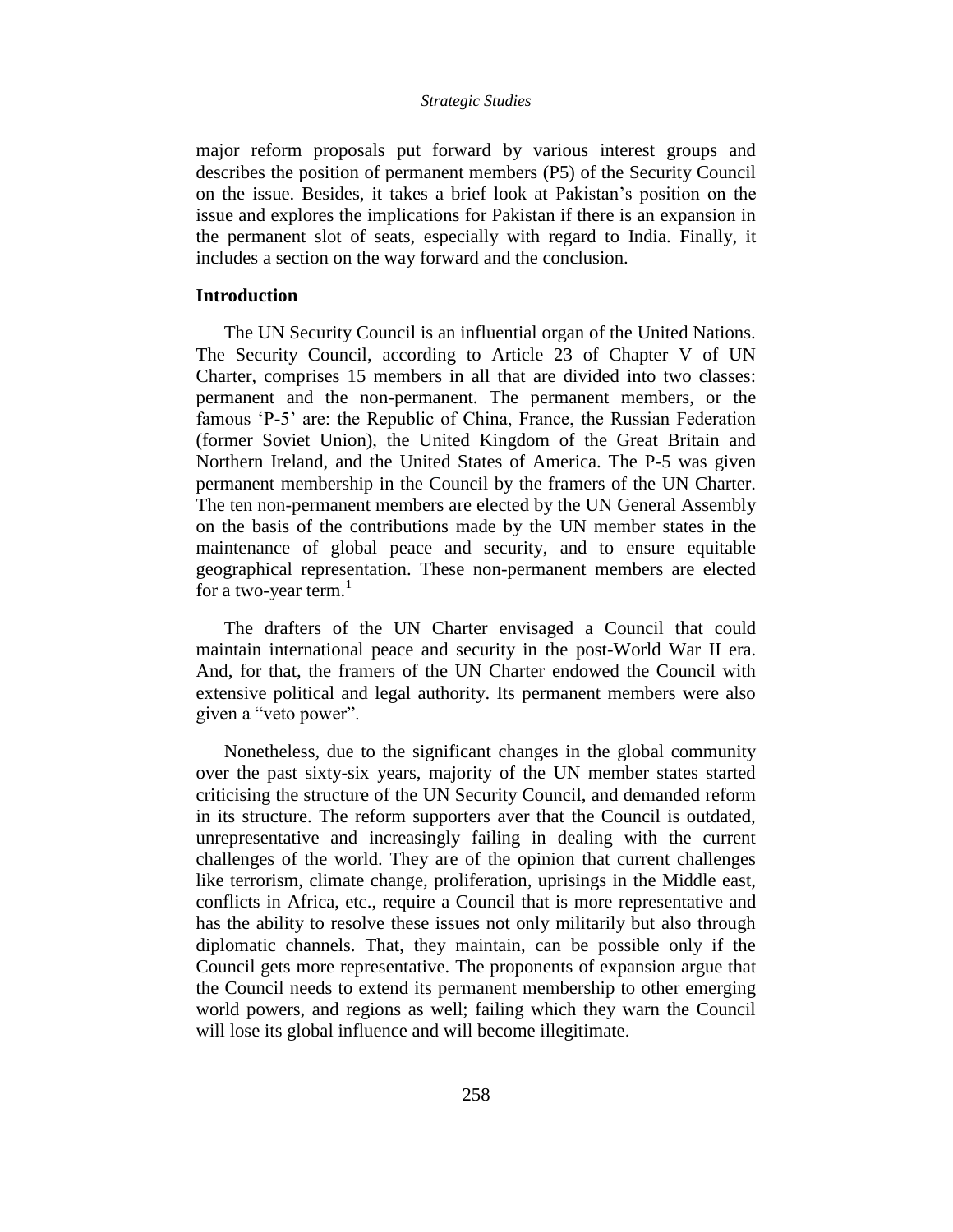#### **Expansion of the council**

The expansion of the UNSC is only one part of the proposed UN reforms. However, it has gained a lot of attention from member states because of the special position of the Council on matters determining war and peace, sanctions, peacekeeping operations. Many efforts have been made in the past vis-à-vis reformation of the Security Council and are still in progress.

# *An overview of past and present reform efforts*

### *1963-2003*

Efforts to restructure the composition of the Security Council had

previously been rejected by the permanent members. However, by 1963, the calls were too loud to ignore, and in 1965, following ratification by the required number of member states, resolution 1991 A (XVIII), on the expansion of the Council was approved and the number of non-permanent seats increased from six to ten.

Later, with the end of the Cold War in late 1980s, the issue of expansion of the Council was once again raised. Germany and Japan both started campaigning for permanent seats in the Security Council. Italy too projected itself as a serious contender for a permanent seat. However, with the development of European Union and the prospects of a common EU foreign policy, Italy decided to resist a permanent seat for Germany and work

**The Italian-German rivalry for a permanent seat had made it clear that Security Council reform talks had the potential to flame up regional rivalries. Even as Nigeria, Brazil, South Africa, Egypt, Japan, Germany, and India all considered themselves entitled to permanent seats; their regional rivals preferred adding more non-permanent seats. Consequently, the debate has created three main groups.**

for increased European integration. The reason for opposing Germany as a permanent member of the Council was due to Italy"s fear that German aspirations could create a new power centre in Europe and could have negative impact on EU"s common foreign policy approach.

The Italian-German rivalry for a permanent seat had made it clear that Security Council reform talks had the potential to flame up regional rivalries. Even as Nigeria, Brazil, South Africa, Egypt, Japan, Germany,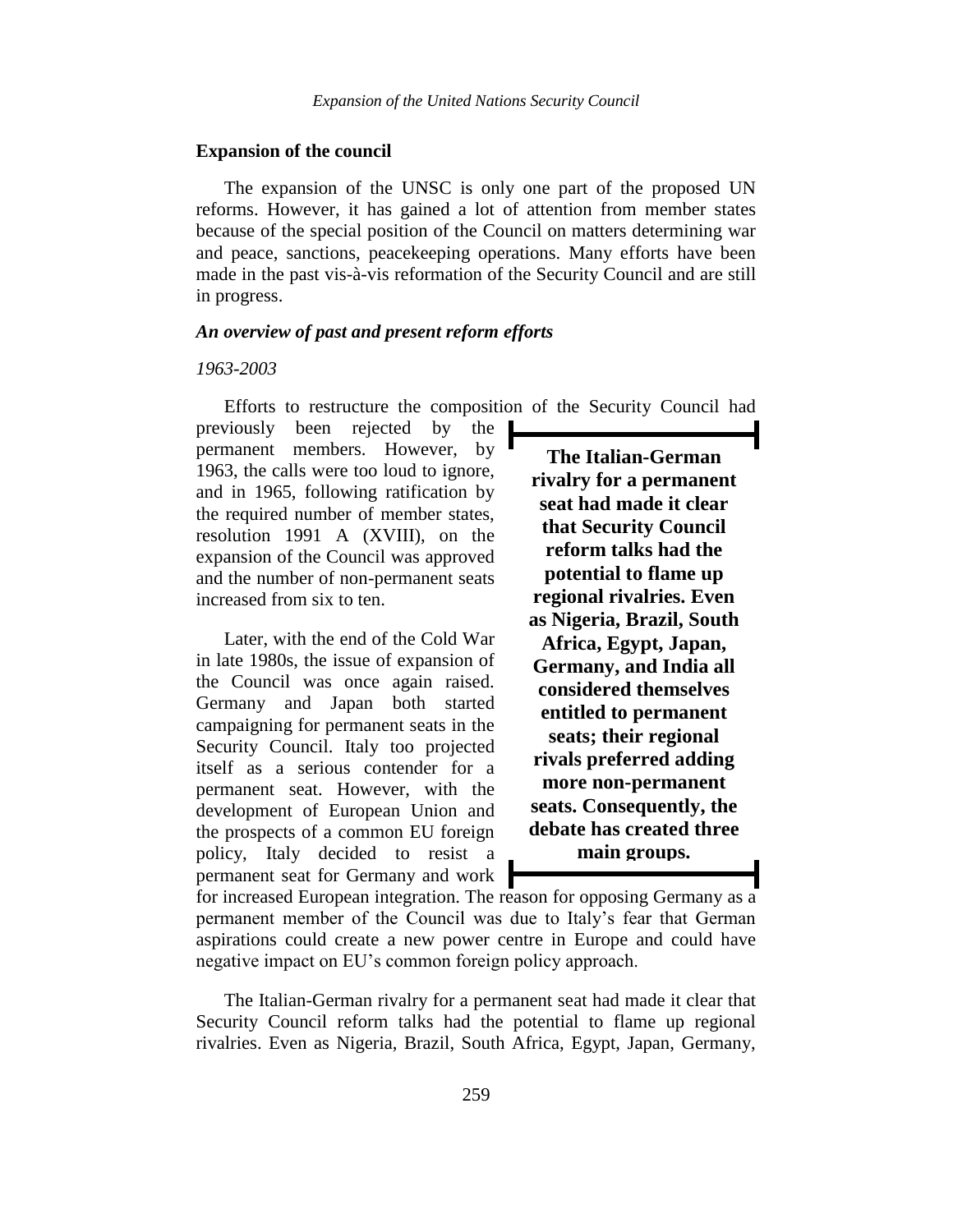and India all considered themselves entitled to permanent seats; their regional rivals preferred adding more non-permanent seats. Consequently, the debate has created three main groups.

Uniting for consensus, a group led by Italy, Pakistan, Argentina, South Korea and Mexico, and including certain other countries, recommended increase in the non-permanent membership to 20 and keeping the number of permanent members to its present strength. The twenty elected members would be based on regional representation, with six from Africa, five from Asia, four from the Latin America and the Caribbean countries, three from Western European and other groups, and two from the East European countries.

Germany, Japan, India and Brazil, called the "Group of Four" or G4, and their supporters favour the inclusion of new permanent members in the Security Council. They base their claim on grounds of the G4 countries" being major UN donors.

The African group, which represents the African Union (AU) at the UN, called for two permanent seats for Africa with the right to veto in the Security Council. The African group argues that as the major part of the work of the Council is concentrated in Africa, and that it is the only region which is not permanently represented in the Council.

Although it was apparent that the Security Council reform talks would stir up regional rivalries, the efforts for expansion of the Council continue. India and a number of other countries asked the General Assembly in a letter (A/34/246) to include the issue on its agenda as early as in 1979.<sup>2</sup> Then, in 1980, representatives from Africa, Asia and Latin America proposed increase in the number of Council members from 10 to 16. However, the suggested increase was in the non-permanent category, rotating between three regional groups in an unwieldy procedure.<sup>3</sup> Nonetheless, their effort remains futile.

The 1979 and 1980 reform efforts were followed by the first-ever meeting of the Security Council at the level of heads of state and government in January 1992. In September 1992, India and 35 other Non-Aligned states tabled a draft resolution (A/Res/4762) calling for inclusion in the provisional agenda of the 48<sup>th</sup> session of the General Assembly an item called the "Question of equitable representation on and increase in the Membership of the Security Council.'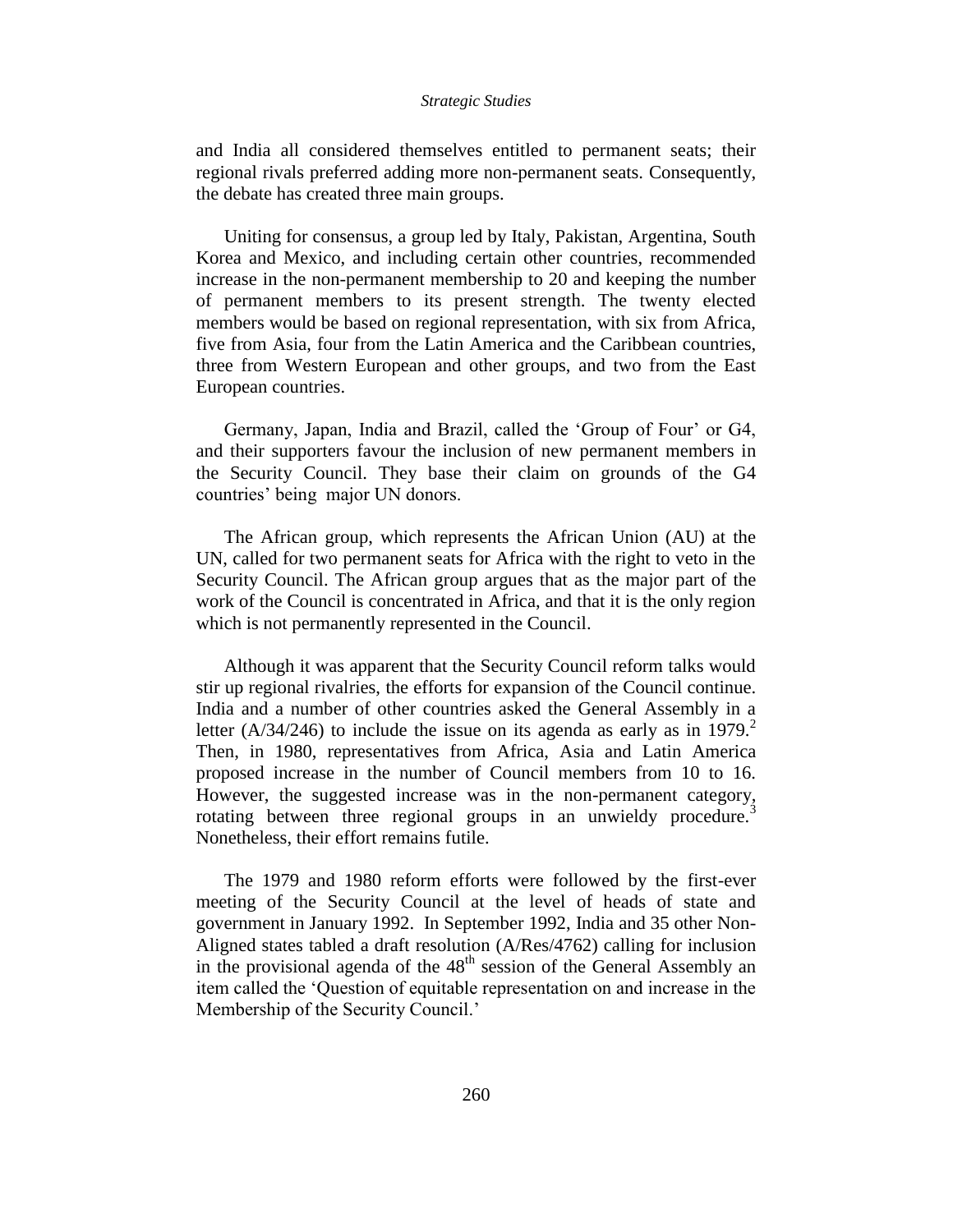However, in December 1992, a new resolution (A/Res/47/62) cosponsored by Japan was passed unanimously by the General Assembly. The resolution officially placed the item on the General Assembly"s agenda. The resolution called on the membership to submit reform proposals to the secretariat by the summer of 1993 on ways to reform the Security Council. As a result, many reform proposals were submitted. The General Assembly subsequently passed resolution A/Res/48/26 which set up an Open-ended Working Group (or Working Group) on the "Question of equitable representation on and increase in the Membership of the Security Council." The purpose of setting up the "Open-ended Working Group" was to provide a forum for consultations on expansion of the Council and working.

In 1997, the UN General Assembly President and the Chairman of the Working Group, Razali Ismael of Malaysia, presented a three-stage reform plan (A/AC.247/1997/crp.1 and A/51/47, Annex II) providing for enlargement of the Council from 15 to 24 members, including the addition of five new permanent members. This plan was also rejected by the membership of the UN. However, the direct outcome of the Razaliproposal was resolution A/RES/53/30 passed on November 23, 1998 by the General Assembly. The resolution was a kind of victory for Italy and the Non-Aligned Movement (NAM) because it instructed that any future resolutions on expanding the Security Council would require at least a two-thirds majority to pass.<sup>4</sup>

### *2003-2006*

In 2003, Secretary General Kofi Annan advised the General Assembly (A/58/PV.7): "If you want the Council"s decisions to command greater respect, particularly in the developing world, you need to address the issue of its composition with greater urgency." Later, he appointed a high-level panel of international experts on 'Threats, Challenges and Change'. In December 2004, the Panel released their report, "A more secure world: our shared responsibility" (A/59/565). The report incorporated 101 recommendations for change and a "grand bargain for reform of the Security Council". It proposed two models for reformation of the UNSC in its reform proposal entitled: "In larger freedom".

In 'Model A', it suggested the addition of six new permanent members to the Council: G4 nations plus one African nation and one nation representing the Arab League. It also recommended three addition seats for the non-permanent members. In "Model B", it suggested that the permanent members should remained as they are, but called for the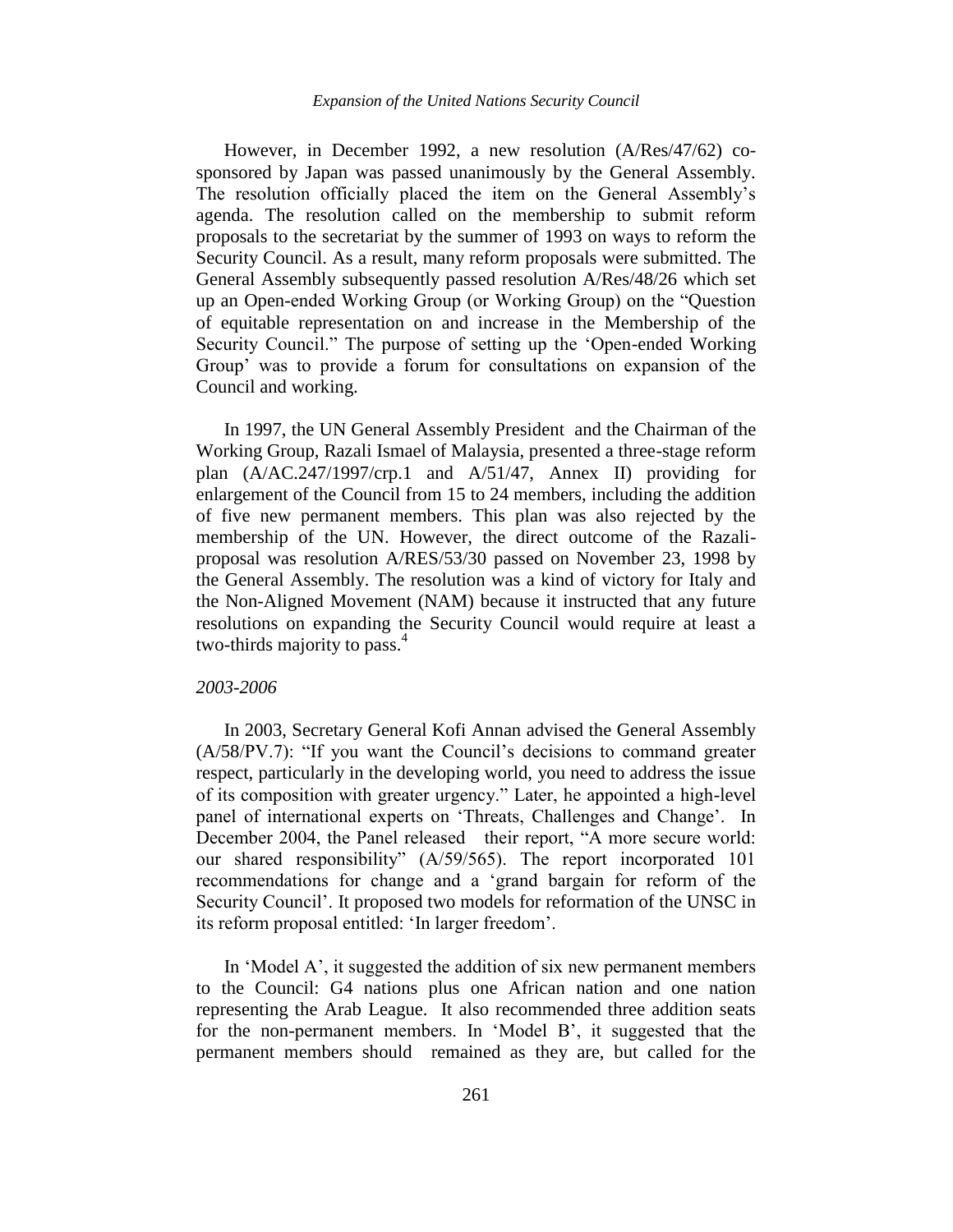addition of eight seats for member nations which would sit for four-year terms with the ability to renew, subject to approval of the UN General Assembly, and one additional seat for a non-permanent member with the traditional 2-year term.<sup>5</sup>

On February 16, 2005, the Coffee Club (Italy, Pakistan, Argentina, South Korea, Mexico, Colombia, Algeria, and Kenya) adopted a document entitled "Uniting for Consensus, (UFC)" which later became the name of the group. The document was drafted by Italy, and the new name was meant to convey that the group supported a broad negotiated solution. The UFC group remained committed to their stand on the reform issue and backed the Model B proposed by the high-level panel. The group was later joined by Qatar, Turkey, Ghana, Costa Rica, Canada, Morocco, UAE, San Marino, Bangladesh and the representative of the Arab league. The 'G4' group, however, said that significant changes could take place through a vote and that seeking consensus or broad negotiated solution was just an excuse.

In March 2005, the Secretary-General in his follow-up report to the high-level panel's report, entitled, 'In larger freedom: towards development, security and human rights for all' (A/59/2005) urged the membership to adopt all of his proposals as a package and reach consensus in time for the 2005 World Summit. After the presentation of his report, serious consultations among member states began and each interest group looked for support. However, due to bickering of the states, little was achieved in the 2005 World Summit regarding Security Council reform.

In 2006, Pakistan"s President Pervez Musharraf and Italian Prime Minister Romano Prodi hosted a dinner for some 60 states with different views on membership reform. The reason for hosting that dinner was to review the potential for negotiated solutions under the guidance of General Assembly President and Chairman of the Working Group, Sheikha Haya Rashed Al Khalifa of Bahrain. The dinner was attended, among others, by Germany, Japan and Brazil.<sup>6</sup> That, however, did not show any significant results.

### **2007-2009**

In January 2007, General Assembly President and Chairman of the Working Group, Sheikha Haya Rashed Al Khalifa, circulated a letter to the membership announcing the resumption of discussions on Security Council reform in the Working Group. The following month, she appointed five facilitators to assist her during the consultation process on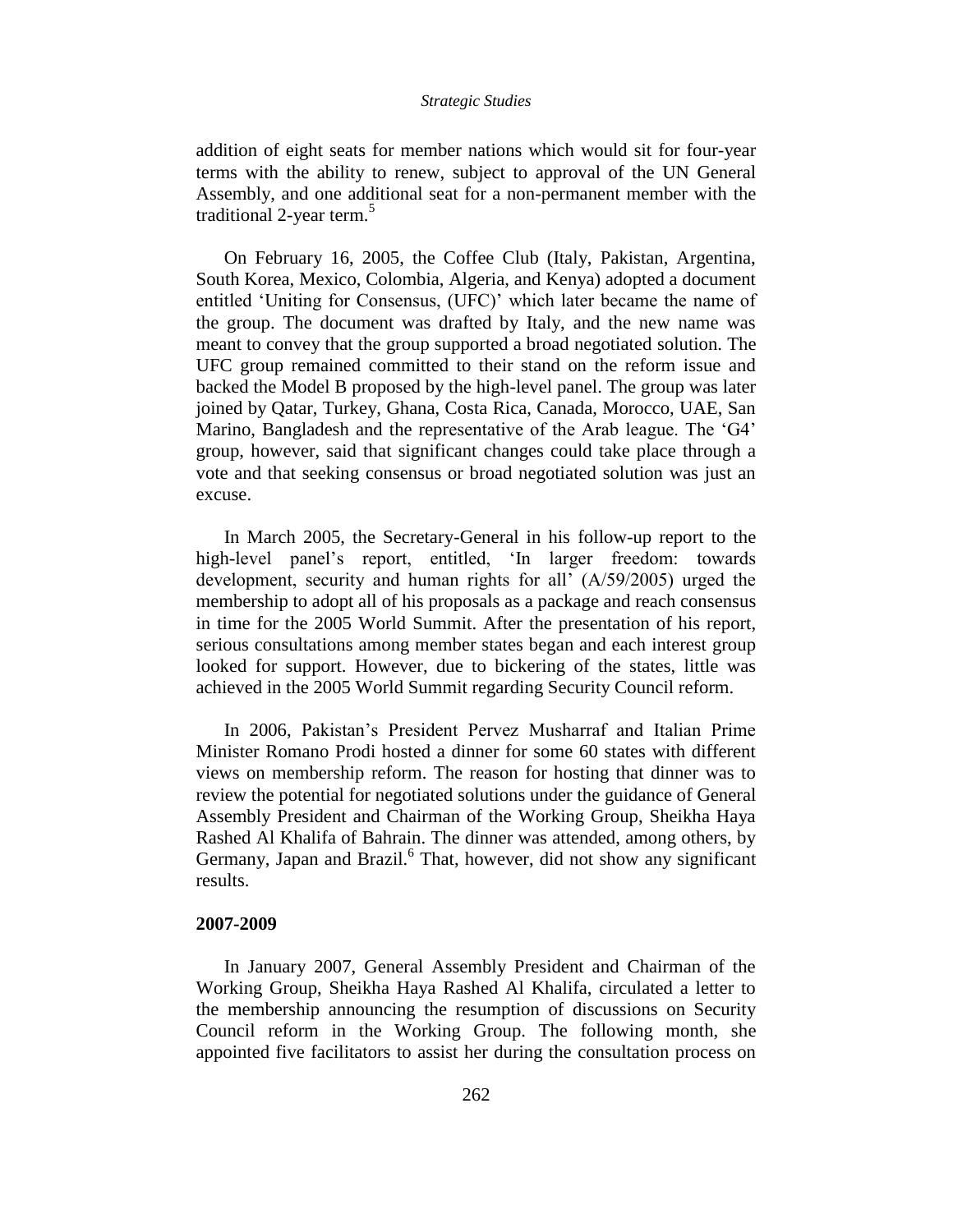five issues: the size of an enlarged Security Council, the categories of membership, the question of regional representation, the question of the veto, the working methods of the Council and the relationship of the Security Council and the General Assembly.

After conducting consultations with member states and with different interest groups, the five facilitators submitted their combined report on "Notions on the Way Forward" (A61/47, SUP- Annex I) on April 19, 2007. In their report they called for: "(1) Extended seats that could be allocated for the full duration of the intermediary arrangement, including the possibility of recall. (2) Extended seats, which would be for a longer period than the regular two-year term, but with the possibility of reelection. The length of the terms as well as the re-election modalities should be decided in negotiations. (3) Extended seats, which would be for a longer period than the regular two-year term, but without the possibility of re-election. The length of the term should be decided in the negotiations. (4) Non-permanent two-year seats with possibility of immediate re-election."

However, reactions of the member states to the report were varied. The G4 said that the facilitators' report did not indicate that a substantial consensus existed within the membership towards approving an enlargement in both categories of membership: permanent and nonpermanent. The G4, with the support of a number of other member states, urged the Chairman to appoint new facilitators for the next stage of negotiations. The UFC group said there had never been a consensus on increasing the membership in both permanent and non-permanent categories. The group also rejected the demand of G4 for appointing new facilitators. TheAfrican group restricted their respective positions and called for the transitional arrangements proposed in the report to be further elaborated.

Later, in the  $61<sup>st</sup>$  General Assembly session, the Chairman presented the membership with an amended draft report (A/AC.247/2007/L.1/REV.1) in which : "it was decided that the question of equitable representation on and increase in the membership of the Security Council and other matters related to the Security Council should be considered during the  $62<sup>nd</sup>$  session of the General Assembly, so that further results may be achieved, including through intergovernmental negotiations, building on the progress achieved so far, particularly in the 61st session, as well as the positions and proposals made by all member States."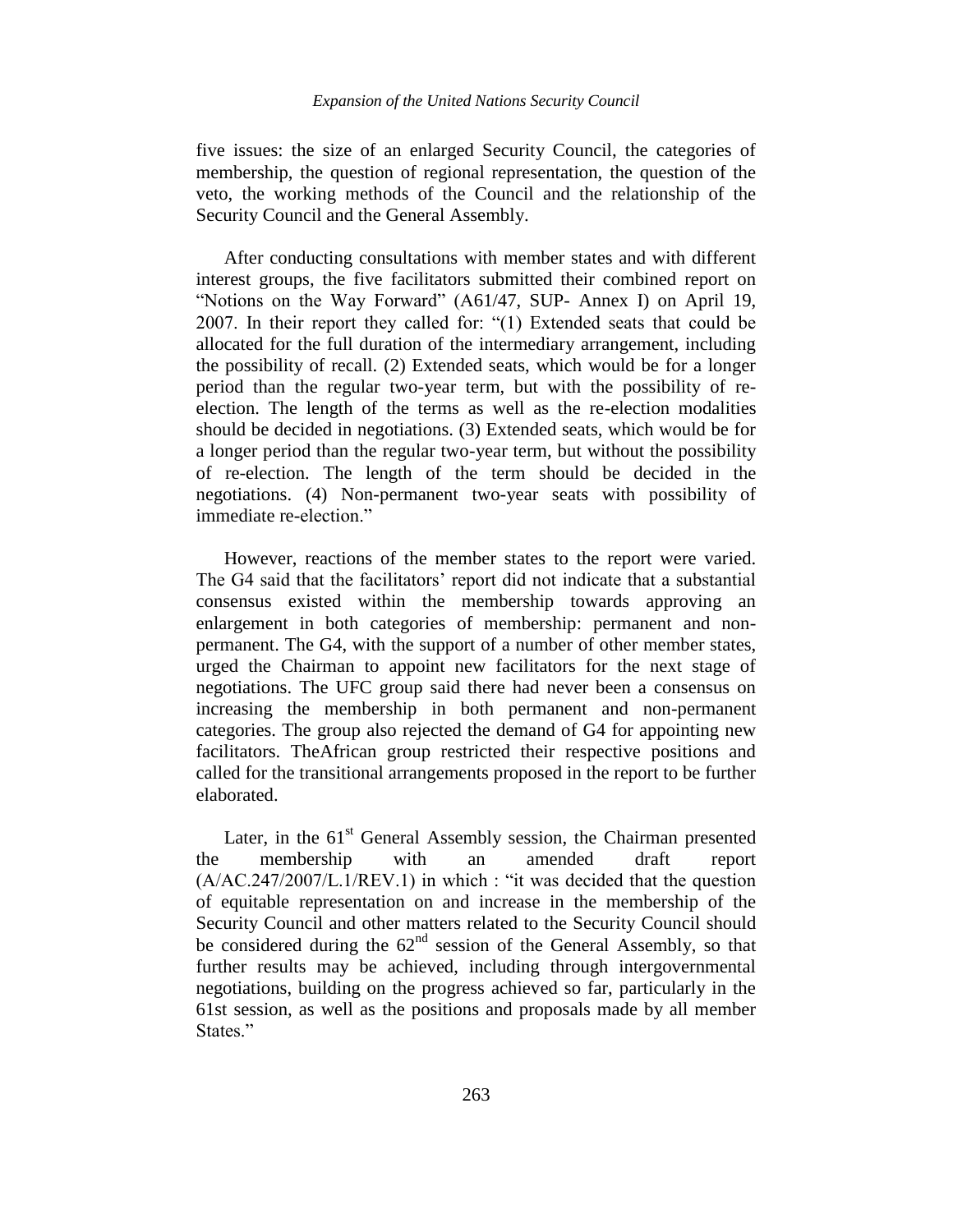With the  $62<sup>nd</sup>$  General Assembly in session, President of the General Assembly, Sgrjan Kerim, convened a General Assembly debate (A/62/PV.47-51) in November 2007 on the way forward. Different groups of interest continued to back their respective reform models, with the main factions being the UFC, lead by Italy and Pakistan, the G4 and the African group. The UFC group urged the membership to continue to use the "Working Group" as the main forum. The G4 asked the membership to act as early as possible in order to use the current momentum. Germany, Brazil and India showed their willingness to pursue a solution outside of the Working Group. Botswana, on behalf of the African Union, reaffirmed the African group's Ezulwini-Consensus.<sup>7</sup>

However, in September 2008, the UN General Assembly moved discussions of Council reform from the consensus-based "Open-ended Working Group (OEWG)" established in 1993 to "Intergovernmental negotiations (IGN)" in the General Assembly plenary, elevating hopes that the enlargement resolution might be brought to vote. According to Ambassador Zahir Tanin, the Chairman of the Intergovernmental negotiations (IGN), the purpose of this shift of negotiations' framework was to bring the process closer to a form that could potentially lead to a decision on the issue, even without a consensus.<sup>8</sup>

The process of the Security Council reform thus entered a new phase following the start of 'IGN' in the informal plenary of the  $63<sup>rd</sup>$  UNGA. On February18, 2009, the UN General Assembly President, Miguel D' Escoto Brockmann, presented a work plan which identified five key issues to be discussed: the size of enlarged security Council; the categories of membership; questions concerning regional representation; questions regarding extending the power of veto to additional member states; and the working methods of the Council and its relationship with the General Assembly. Furthermore, to resolve differences between members' positions, it was decided not to apply the General Assembly"s rules to "IGN," which would mean that member states would not be ask for a vote until the end of the negotiations.

However, despite this compromise, negotiations suffered another setback on May18, 2009, when Chairman of the IGN Ambassador Tanin presented his overview, in which he laid out options put forth in the meetings held since February for each of the five topics. The UFC group strongly opposed Ambassador Tannin"s document and said that it would simply paralyze negotiations and impede possible compromise. In the last round of negotiation of the  $63<sup>rd</sup>$  session on September 2009, Chairman Ambassador Tannin"s role was opposed by Italy, a member of UFC group,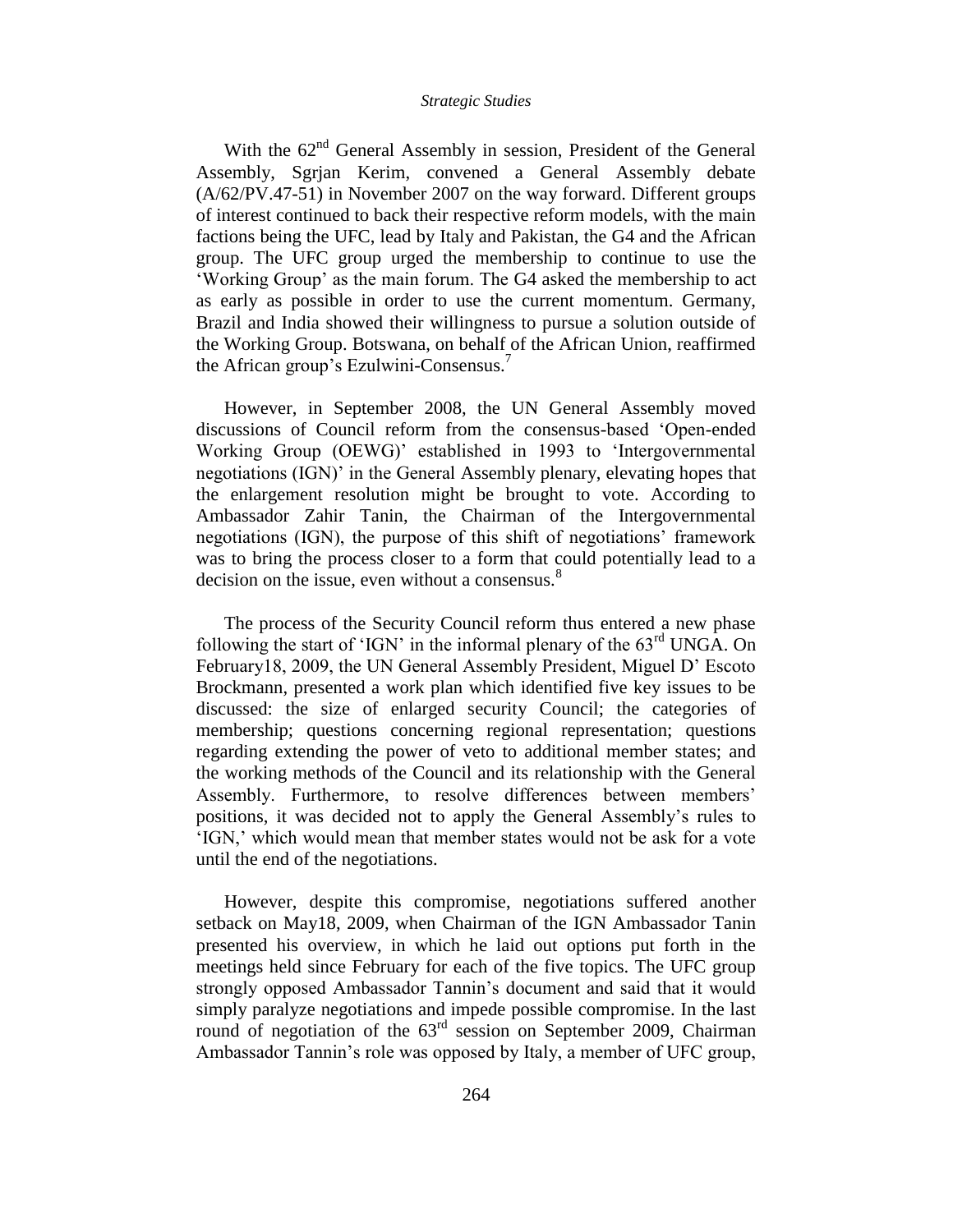saying that he had made an arbitrary choice preferring a specific model over other proposals, namely, expansion in both permanent and nonpermanent categories.<sup>9</sup>

### *2010-March 2011*

In January 2010, the G4 started a campaign of gathering signatures of member states on a letter asking the Chair of the IGN to produce a "negotiating text" in order to provide a base for further negotiations. Pakistan, along with UFC, did not oppose the text but stressed on its inconclusiveness of all positions and proposals. Africa, the G4, the Caribbean Community, the NAM and the OIC sent Group-positions which were also included in the text. In May 2010, the Chair of the IGN (Ambassador Zahir Tanin of Afghanistan) compiled a document of 30 pages that listed all positions and proposals. In September 2010, the UNGA in its  $64<sup>th</sup>$  session, decided to continue the IGN on Security Council in the  $65<sup>th</sup>$  session.

President of the 65<sup>th</sup> session of the General Assembly, Swiss Ambassador Joseph Deiss, in his opening statement in the General Assembly, underscored the significance of continuing the reform of Security Council and the responsibility of the membership in this regard. He also reappointed Afghan Ambassador Zahir Tanin as Chair of the IGN, a position he had held since February 2009. Since May 10, 2010, when Ambassador Tanin sent

**In the 65th General Assembly Session, two rounds of the IGN (September-December 2010) were held. The group has underlined the need to ensure the broadest consensus possible.**

out the first version of the negotiations/compilation text, the IGN have been based on a document which incorporates all submissions of individual member states and interest groups.

In the 65<sup>th</sup> General Assembly Session, two rounds of the IGN (September-December 2010) were held. The group has underlined the need to ensure the broadest consensus possible and insisted that all five issues under discussion (the size of enlarged Security Council; the categories of membership; questions concerning regional representation; questions regarding the extending the power of veto to additional member states; and the working methods of the Council and its relationship with the General Assembly) were interlinked and therefore had to be considered in a coherent manner. The G4/L.69 (L.69 is a group of small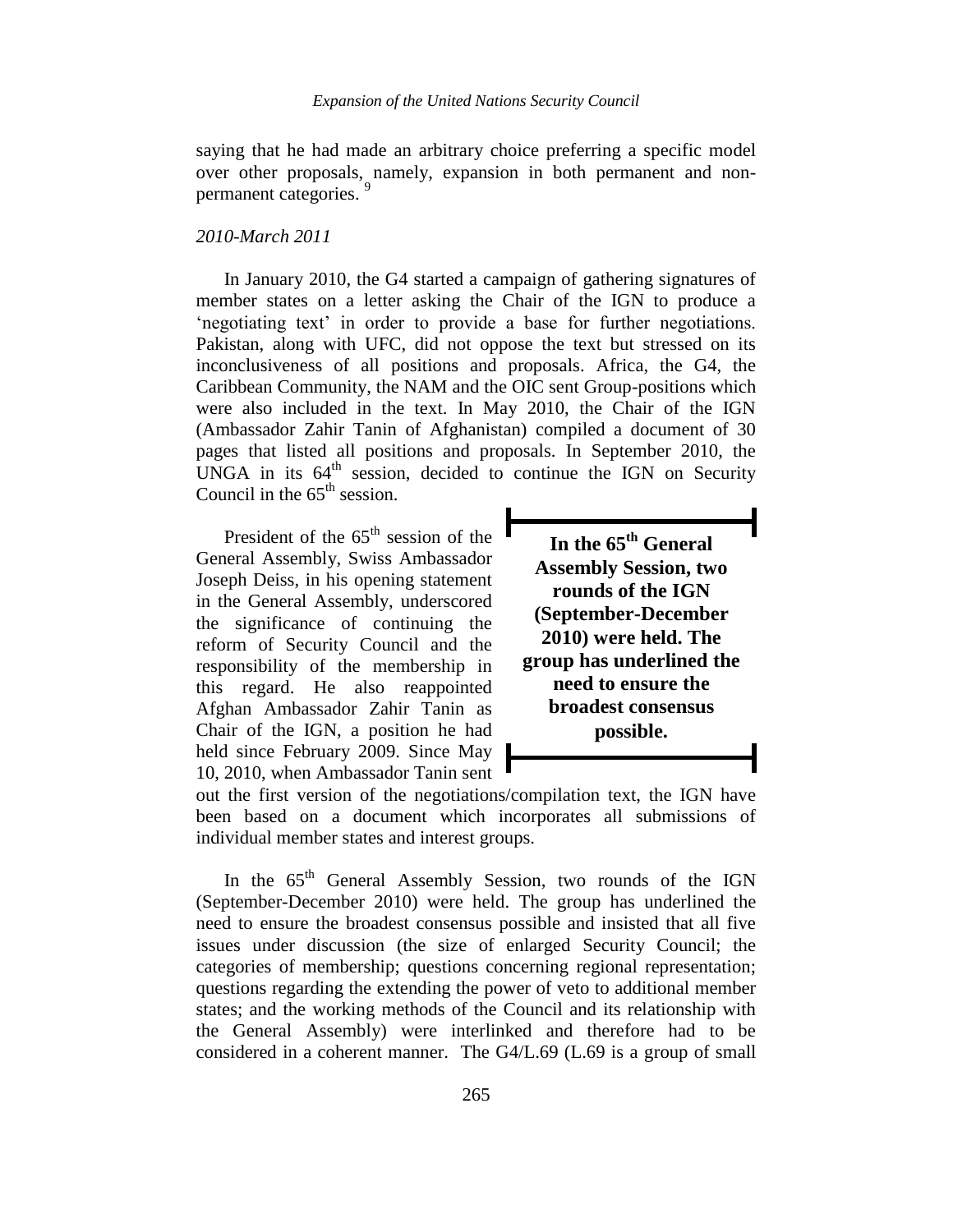states that support the G4), however, urged the Chair of the IGN to compress the second version of the negotiation text.

In February 2011, the IGN Chairman produced a third revision of the negotiation text based on the contributions from the membership. The third revised text did not vary from its earlier versions, maintaining previous positions/proposals. However, paragraphs under five clusters (representing five key issues) were regrouped under different subheadings.

On March 2, 2011, another round of IGN took place in which Italy as a member of the group regretted that the third revision of the negotiation document did not interlink the five key reform issues but dealt with them separately. Italy said that the third draft needed further clarification as the proposed regrouping of the document had not been addressed properly. Germany, as a member of the G4, appreciated the third revision of the text for regrouping the positions of the member states, thus further clarifying the text. However, it felt that negotiation text was still too long. It was apparent from the member states' reaction that the third revised negotiation text did not enjoy their support and ownership.<sup>10</sup>

Currently, the matter is still in a deadlock. The UFC continues to slow down the process while the G4 is increasingly becoming impatient. There are reports that the G4 would soon insist on a vote on a short resolution, led by India, which calls for expansion of both non-permanent and permanent seats.

### **Reform proposals for expansion of the Council**

Many competing proposals for reformation of the UN Security Council have been presented by member states and interest groups. Different groups have different ideas on how the Council should be expanded. The four major proposals are detailed below:

# *The G4 Nations*

The Group of Four (G4) is composed of Brazil, India, Germany, and Japan. The countries that are strongly lobbying for permanent seats in the UNSC are these four. In its 2005 proposal, the G4 members put themselves up as potential candidates for permanent seats, together with an unspecified African country. Being an emerging world power, South America considers itself as a deserving candidate for a permanent seat in the Council. The G4 demanded veto right for the new permanent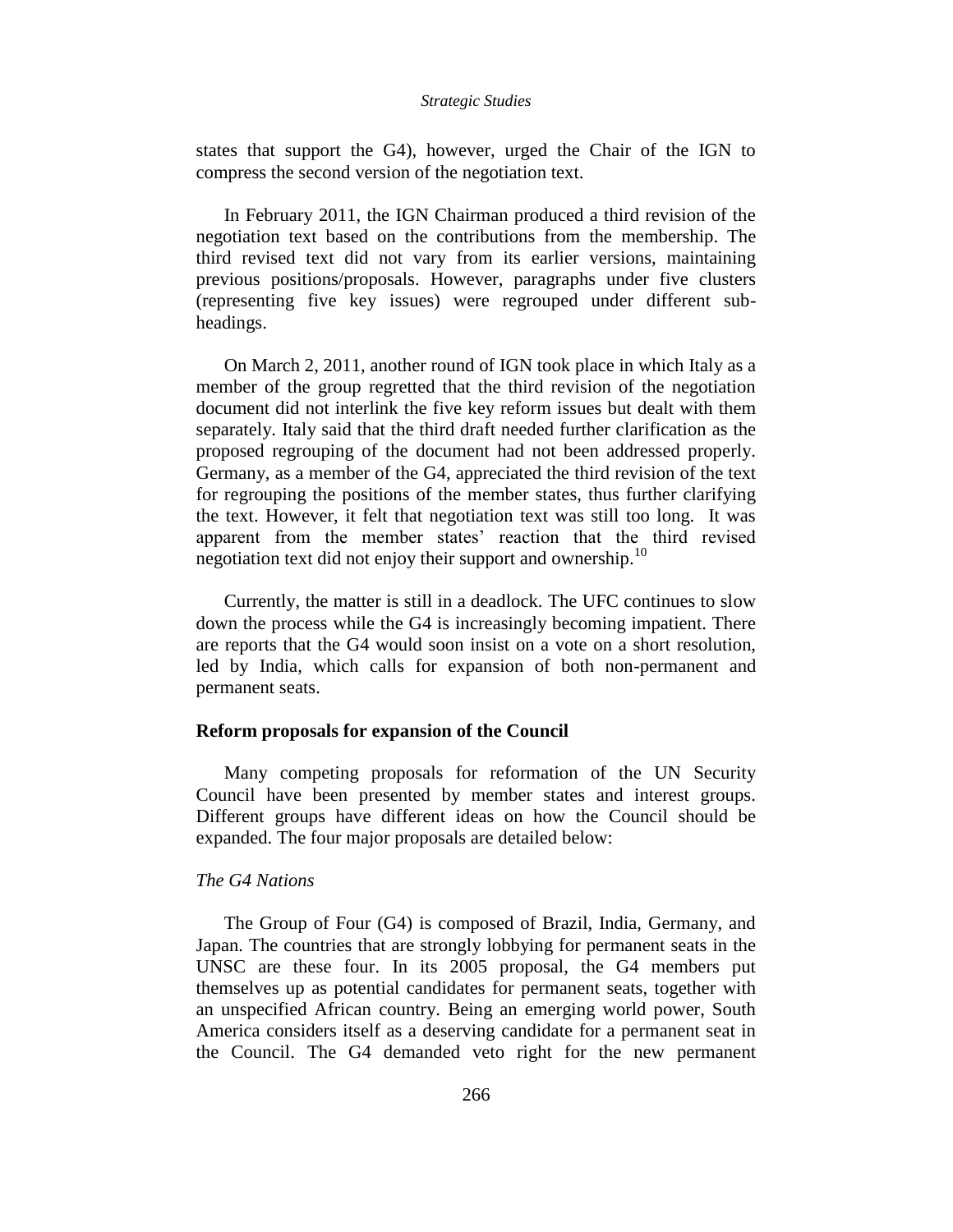members. Later on, they agreed to postpone the use of veto by any of them for fifteen years**.** 11

# *Uniting for Consensus*

Uniting for Consensus; a group of some 40 countries, led by Italy, Pakistan, Argentina, South Korea, and Mexico; produced a counter proposal to the G4 nations" proposal. As already noted, this group wants to increase only the number of non-permanent members to 20. The twenty nonpermanent members would be elected on the regional basis, with six from Africa, five from Asia, four from the Latin America and the Caribbean countries, three from the Western European and other groups, and two from the East European countries.  $^{12}$ 

**Uniting for Consensus; a group of some 40 countries, led by Italy, Pakistan, Argentina, South Korea, and Mexico; produced a counter proposal to the G4 nations' proposal. As already noted, this group wants to increase only the number of nonpermanent members to 20.**

### *The African Union*

The African Union Summit held in Libya on July 4-5, 2005, adopted a common African position known as 'The Ezulwini Consensus' in which it was decided that the AU would support the enlargement of the Security Council both in permanent and non-permanent categories and would ask for the same prerogatives and privileges for the new permanent members as enjoyed by the current P5, including the right to veto.

The African Union proposal desires an increase in Security Council size to twenty-six by adding six permanent and five elected members. The new permanent members would be distributed as per with the G4 scheme, but two new elected seats would go to Africa instead of one. The African Bloc proposal also yearns for full veto right for all new permanent members<sup>13</sup>

### *Kofi Annan*

Former UN Secretary General, Kofi Annan, presented two models for reformation of the UNSC in his reform proposal entitled: "In larger Freedom". In 'Model A', he suggested the addition of six new permanent members: The G4 nations plus one African nation and one nation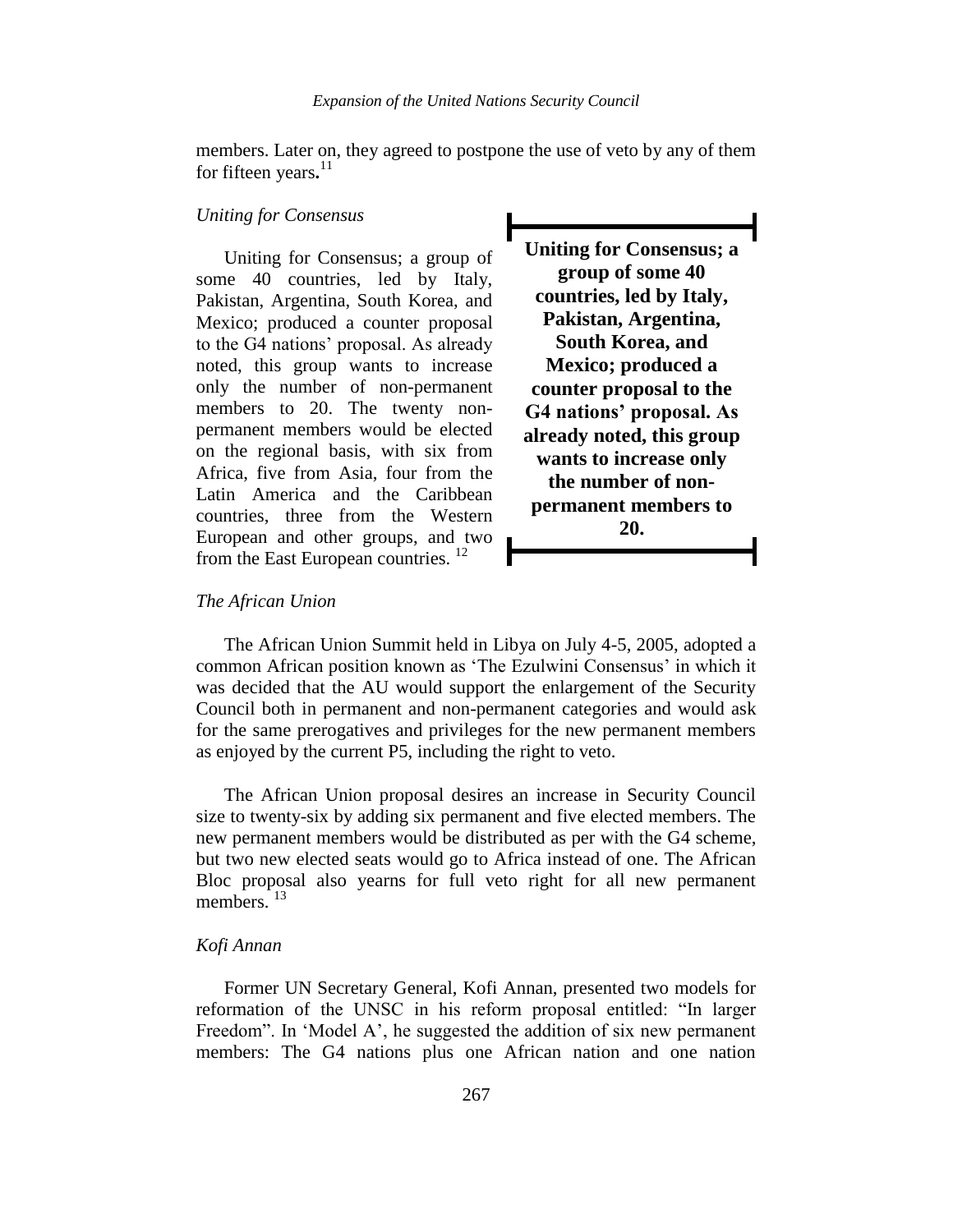representing the Arab League. He also recommended three additional seats for non-permanent members. In "Model B", he suggested that the number of permanent members should remain unchanged, but there should be an addition of eight seats for member nations who would sit for four-year terms with the ability to renew subject to approval by the General Assembly, and one additional seat for a non-permanent member with the traditional 2-year term. $14$ 

### *Intermediate Approach/Model*

Intergovernmental Negotiations (IGN) have generated the interest of member states and interests groups in the "Intermediate Approach" (IA). The IA is a kind of middle ground between the models of expansion proposed by the G4 and the UFC. It recommends "Long-Term Non-Permanent Seats'; through elections based on geographical representation, for an extended duration ranging from three to 15 years. However, the G4 and the UFC are interpreting the IA in terms which suit their respective positions. For example, the G4 would align the IA with their demand of the permanent seat status being reviewed after 15 years with negotiable status of veto. The UFC, on the other hand, promotes the idea of nonpermanent seats of 3-5 years duration. The P5 has also shown interest in the IA, with Russia being its leading supporter.  $^{15}$ 

### **Evaluation of reform proposals**

### *Will an enlarged Council deliver?*

Reform supporters are of the view that the Security Council is not efficient in its current state and it needs restructuring. However, the question arises whether this inefficiency is due to its size or because of the divergence of the decision makers' security policy preferences in the Council that produces less collective action for the promotion of international security. Also, what is the guarantee that an enlarged Council of 20-23 members or of 23-26 members, as most reform proposals put forward the size of a reformed Council within this range, with or without veto right, will be more effective, cohesive in its decisions related to different world issues? Hence, to say that an enlarged Council will better serve the purpose of maintaining world peace and security is debatable.

### *Veto right*

The G-4 and the African Bloc in particular that are vying for permanent seats in the Security Council, insist on veto right as well. The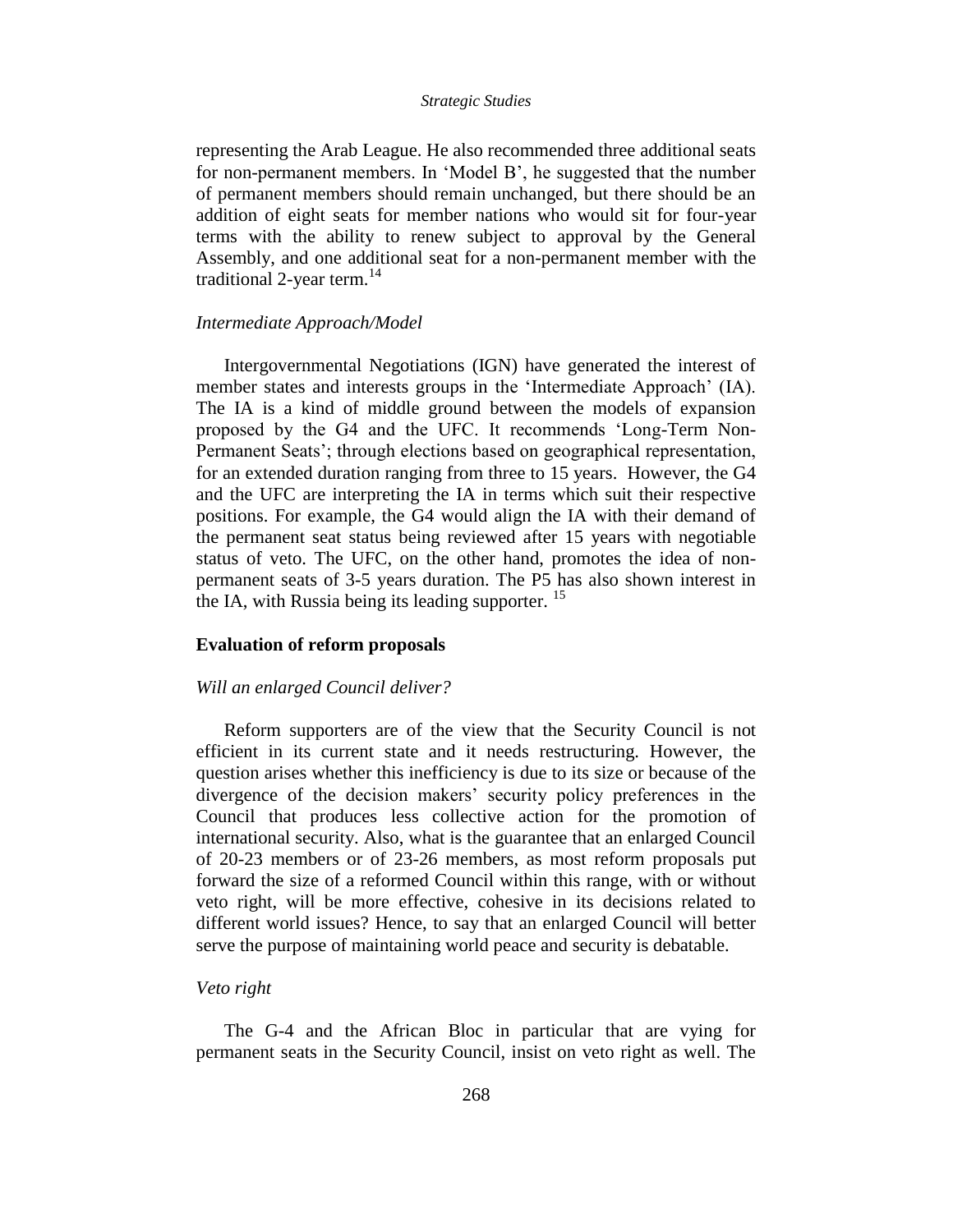African Bloc argues that for the sake of democracy and equality, it is important that new permanent members of Council should be given the veto right. The question arises as to how an enlarge council of approximately 11 permanent members would be efficient and unified if a Council of "P5" fails to agree on many world issues? In fact, this enlarged Council would be at high risk of stalemate, as the new permanent members can develop a propensity to resort to their veto power just to make their presence felt.

It is important to understand that increasing the number of veto players in the decision-making process will not make the Council more efficient or competent. However, the element that will make the Council more efficient and effective is to guarantee the

**It is important to understand that increasing the number of veto players in the decision-making process will not make the Council more efficient or competent. However, the element that will make the Council more efficient and effective is to guarantee the independent nature of Council decision-making and transparency in Council's proceedings, with widespread support.**

independent nature of Council decision-making and transparency in Council"s proceedings, with widespread support. Each of the Council members should be allowed to work independently and take decisions without any influence or pressure from any of its permanent or nonpermanent members.

# *Size of the Council on the basis of equitable geographical representation*

Almost all reform proposals mentioned above call for an increase in the size of the Council on the basis of equitable geographical representation because majority of the member states feels that the current distribution of permanent seats under-represents some parts of the world, especially Africa, Latin America, the Caribbean, and Eastern Europe. It is an entirely valid demand on the part of the aspirant member states that the Council should incorporate the broad regional composition of the organisation. The question arises, however, as to how any country can be a representative of its region in the Security Council. Regional representation can only work when all countries of a particular region choose a specific country themselves to represent them as a permanent member in the Council and that selected regional representative agrees to protect interests of the region over its national interests. And, giving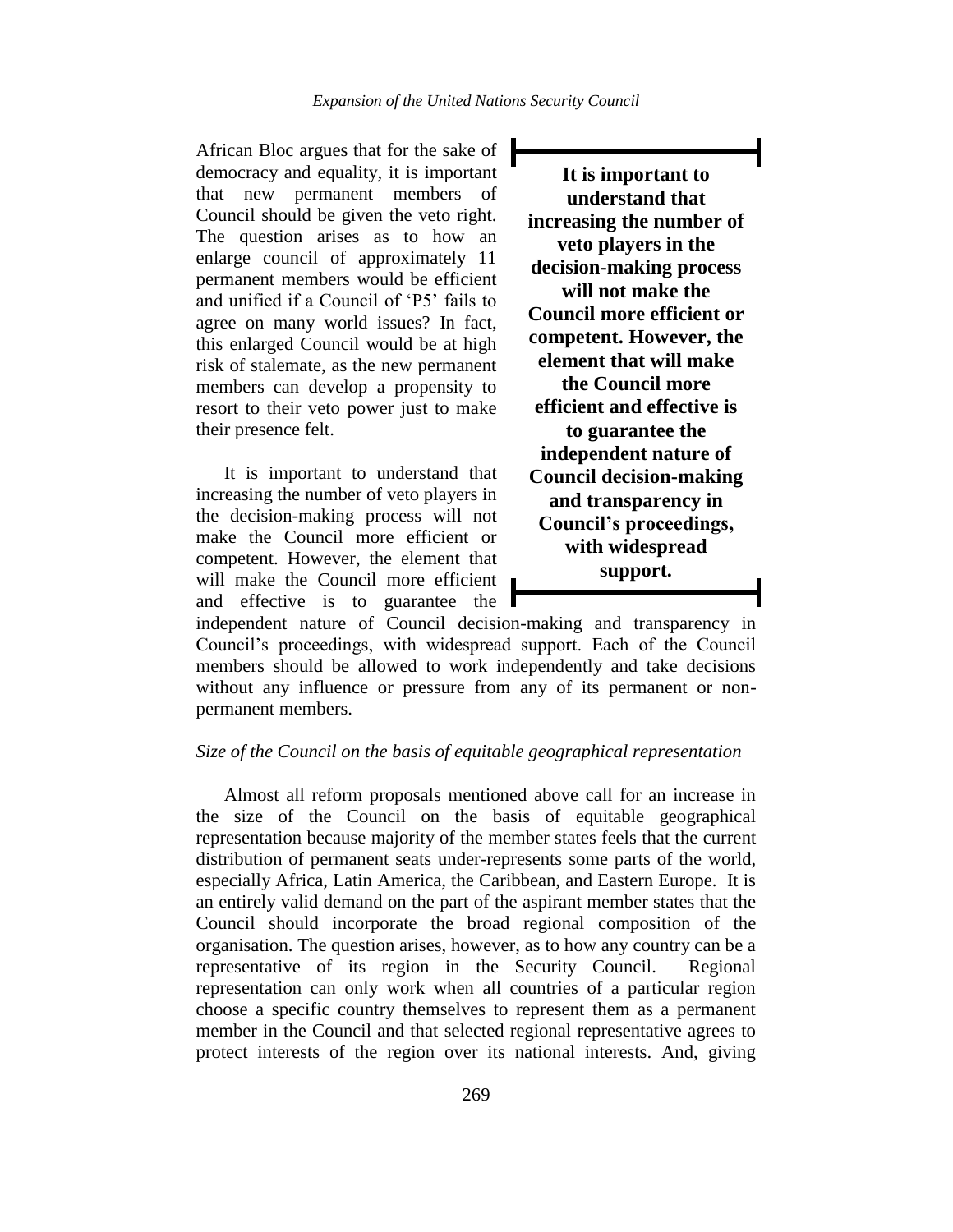priority to regional interests over national interests will be a hard task for any aspiring state.

At the same time, when we talk of 'equal geographical representation', then Europe is already over-represented with two seats, and the addition of one more seat would give the region the upper hand in the Council. Similarly, in the case of Asia, one representation it already has in the form of China, but the addition of two more seats or even one more seat could, in the eyes of some, make it over-represented. Such a potential overrepresentation would render the approach of "equitable geographical representation" questionable as, in this way, the inequity of regional representation would still stay. Also, if we talk of "equitable geographical representation", then there is no mention of permanent seat for the countries from the Caribbean and Eastern Europe in any of the reform proposals. Hence, the notion of "equitable geographical representation" also first needs to be defined in a clear manner by the countries that desire expansion of the Council on the basis of geographical representation.

# **Assessing the G-4 and the UN Charter**

The UN Charter maintains that the selection of countries for new permanent seats in the Security Council should be conditional upon a state's ability to defend or protect international peace instead of its position as a regional leader. Article 23 of the Charter considers regional parity as a secondary consideration and defending international peace and security as a primary consideration. If we see in this context, all the G-4 countries have both strengths and weakness.

Take the case of Germany. It is a democracy, having a strong economy and is a contributor to UN budget and to peacekeeping budget as well. It is also one of major troop contributors to UN peace operations. But, Germany"s case gets weak on the point that Europe with the addition of Germany in the Council as a permanent member would get overrepresented.

In case of India, it too is a democracy and an emerging economy. It also is one of the major troop contributors to the UN peacekeeping operations. India is also world"s second largest country in terms of population. However, unlike Germany, India has more weak points. India makes limited contribution to UN regular budget as well as to the peacekeeping budget. India has border disputes almost with all of its neighbours, in particular with Pakistan. India and Pakistan are the two major regional players in South Asia. Apart from other disputes, Kashmir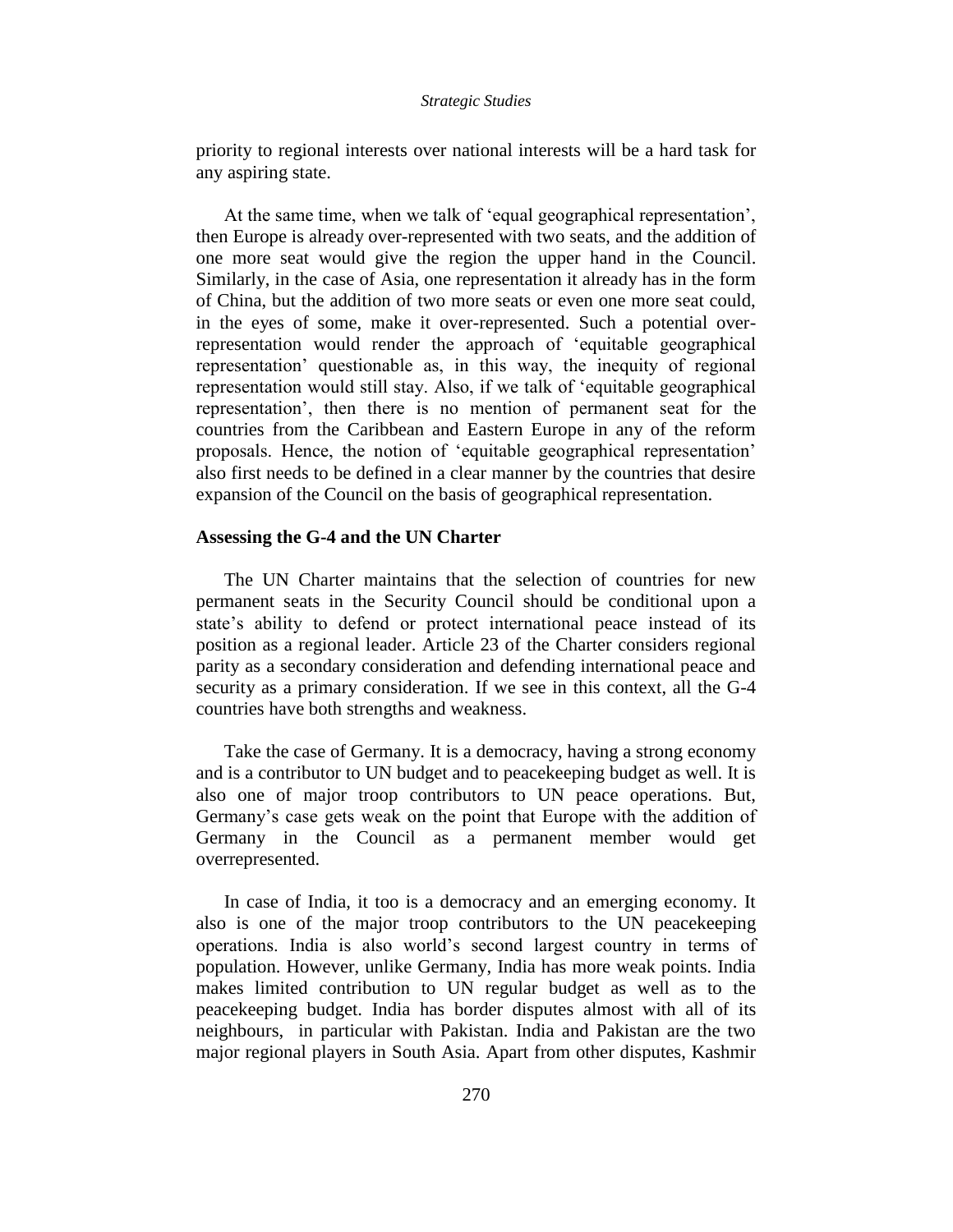is a major dispute between the two regional rivals and it is on UN agenda too. So, for India to become a permanent member of the Security Council, it will be very important that it first resolves all of its disputes with its neighbours, and in particular the Kashmir issue with Pakistan and brings peace to South Asia first. How can any country be given permanent membership of the Council when it does not respect t UN resolutions?

In Japan's case, it too is an established democracy with high share of contributions to UN regular budget and to the peacekeeping budget. It is world"s third largest economy. But, its weakness is that it is not a troop contributing country to UN peacekeeping operations. It is a modest military power and is dependent on the U.S. for its security and defense.

In Brazil"s case, it too is an established democracy and an emerging power. It is also one of the major troop contributors to the UN peacekeeping operations. However, like other contenders, Brazil too has its limitations: it makes little contributions to UN budget and peacekeeping budget. Although, militarily, it is growing, it still lags far behind.

Thus, at present, it is hard to envision how these countries will be

**So far, these vetoweilding members of the Security Council are unenthusiastic to the idea of more permanent members in the as they feel that new permanent members would dilute or challenge their power.**

able to embrace global responsibilities and help in the maintenance of international peace and security.

### **Position of the P5**

Support by all the permanent members is essential for any change in the structure of the Council. So far, these veto-weilding members of the Security Council are unenthusiastic to the idea of more permanent members in the as they feel that new permanent members would dilute or challenge their power. The respective position of each of the P5 countries is given below.

# *The United States*

The US has stated that it supports the UN Security Council expansion plan based on a number of criteria which include GDP, military capacity, contributions to peacekeeping, commitment to democracy and human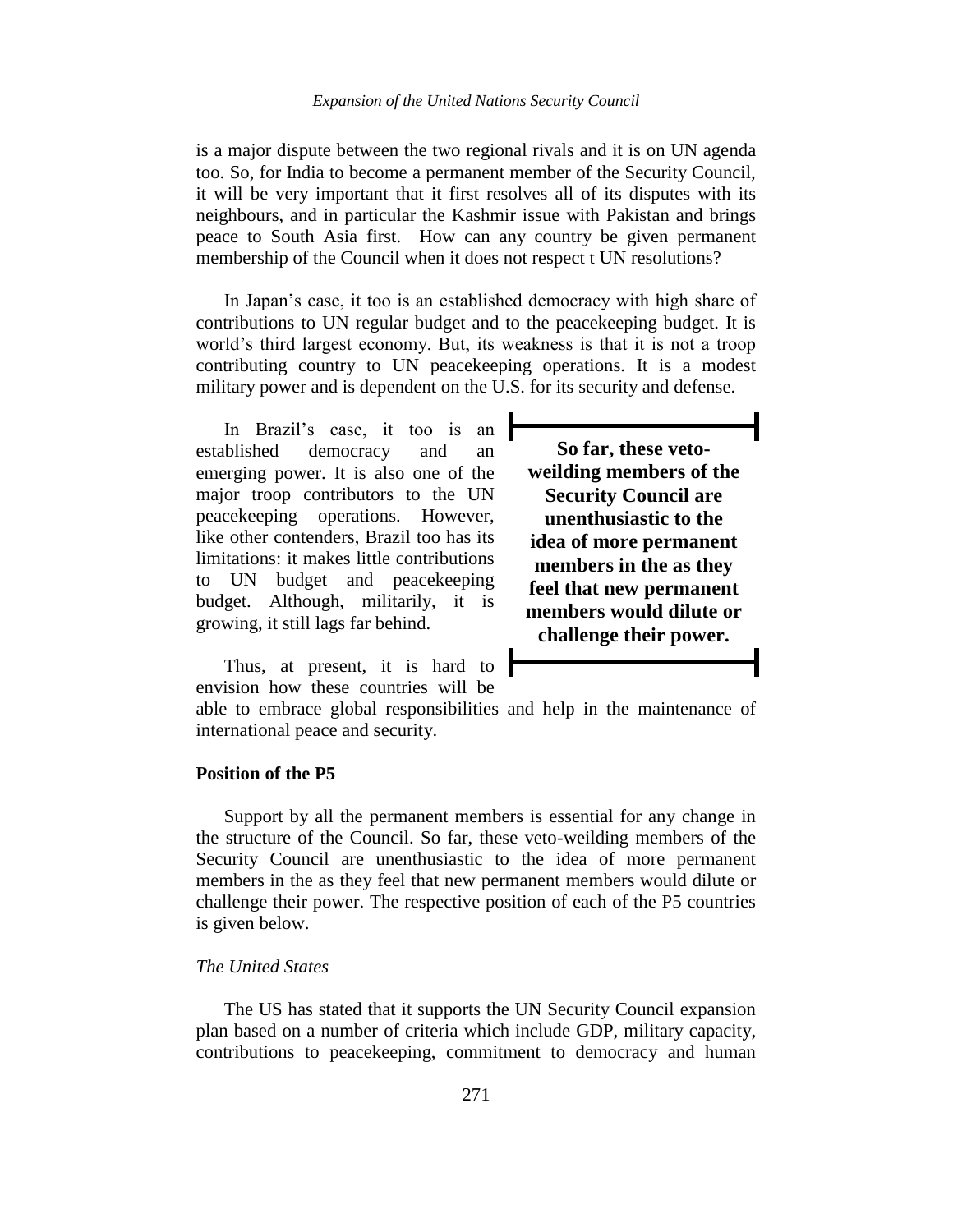rights, financial contributions to the United Nations, commitment to fight WMD proliferation and terrorism.<sup>16</sup> However, the U.S. has rejected the idea of "regional representation". It is keen to support an "individual country" on the basis of the above-mentioned criteria and on the basis of its international stature. That has been confirmed by President Obama"s support for a permanent seat for India during his visit to India last year. In his address to Indian parliament, President Obama said: "In the years ahead, I look forward to a reformed UN Security Council that includes India as a permanent member."<sup>17</sup>

Even when it supports 'country specific' admissions, the U.S. opposes any additional permanent members with the veto power. Together with India, the United States supports Japan as a permanent member of the Security Council.

### *Russia*

Russia, too, like the U.S., has rejected the idea of "regional representation" and stands for only country-specific admissions to the Security Council. Even in its support for country specific- admissions, Russia opposes additional permanent members with the veto power. Russia supports India for a permanent seat in the Security Council.

# *France and Britain*

Both France and Britain endorse the G-4 proposal and support the expansion of the UN Security Council.In July 2005, then French permanent representative to the United Nations Jean-Marc de La Sabliere said that it was "indispensable to enhance the effectiveness of the Security Council by ensuring that its composition better reflects the realities of today's world."<sup>18</sup> Similarly, in July 2006, Karen Pierce, then deputy permanent representative of Britain to the United Nations, said the Britain wishes for "a Council fully representative of the modern world, and of today's United Nations."<sup>19</sup> Britain and France both support India and Germany for permanent seats in the Security Council.

# *China*

In May 2004, Chinese Foreign Ministry analyst Wu Miaofa said that following the "five principles" should be given importance in any enlargement proposal to ensure Chinese approval. These were: (1) equitable geographic distribution of new members; (2) the recognition of developing countries' wish for representation; (3) a commitment that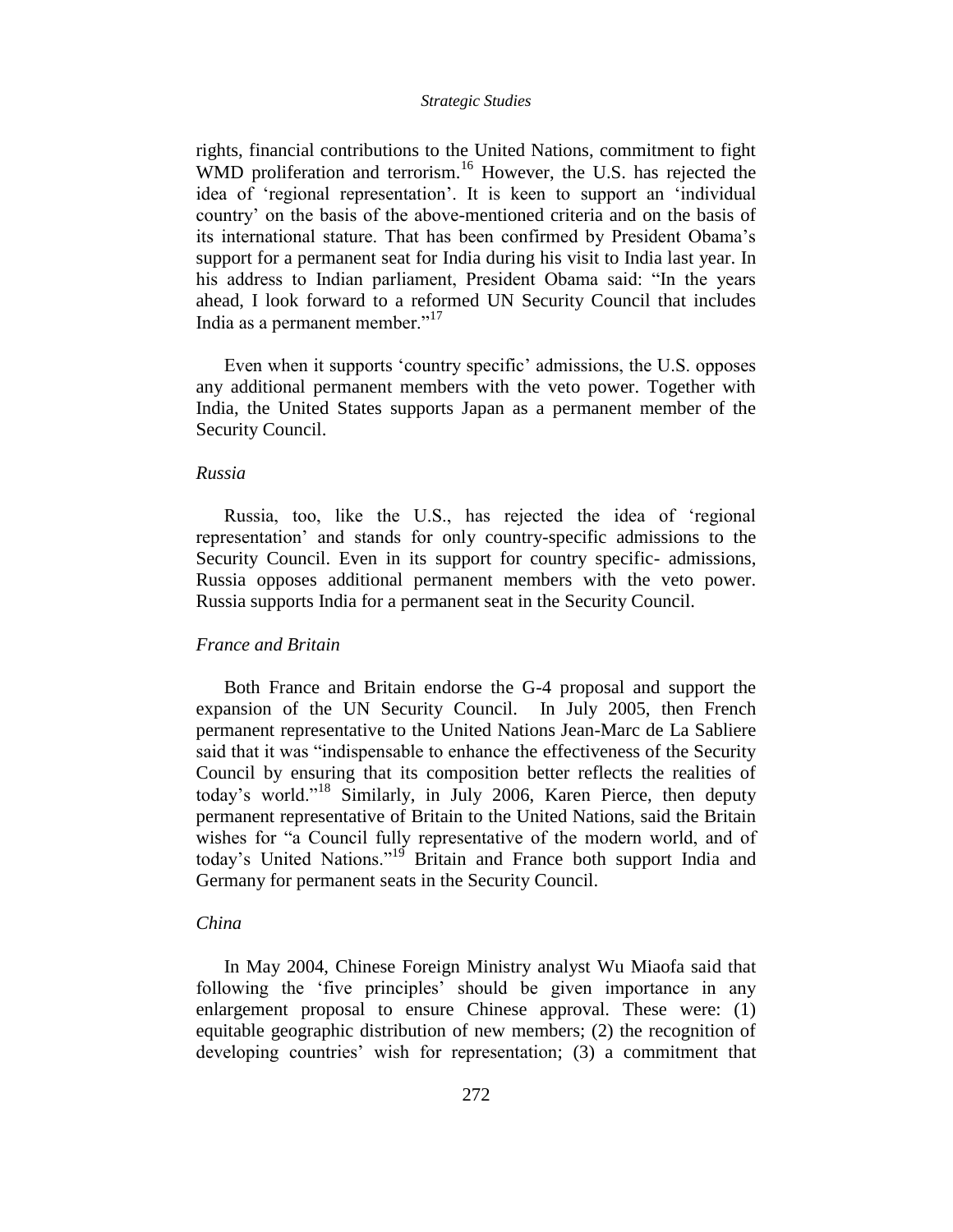expansion would not exceed 24 total members; (4) the retention by the permanent members alone of the veto power; and (5) the separation of the ideas of permanent membership and democratisation.<sup>20</sup>

Nonetheless, China supports additional elected members from Africa, but resists any inclusion of more permanent members in the Security Council. Chinese officials believe that the addition of new permanent members would only aggravate representation issues and annoy the next tier of countries.

# **Pakistan's stance**

Federal Minister for Foreign Affairs Hina Rabbani Khar, in her address at the Ministerial Meeting on "Global Governance and Security Council Reform,' held in Rome, on May 16, 2011, said that, "reform must make the Security Council more equitable, diverse, and plural in terms of representation, as well as more open and accountable to reflect the aspirations of the general membership. And, the dynamic and flexible proposal put forward by Pakistan,

**Pakistan has played an active and constructive role throughout the UN reform process. On the issue of reformations of Security Council, Pakistan has a longstanding principled position against increase in the number of permanent members.**

along with other UFC colleagues, are practical demonstration of our political will to make difficult compromises for the common good."<sup>21</sup>

Pakistan has played an active and constructive role throughout the UN reform process. On the issue of reformations of Security Council, Pakistan has a longstanding principled position against increase in the number of permanent members. Pakistan supports the UFC proposal and believes that it offers the best basis for a solution that can accommodate the interests of all states. Also, Pakistan desires that any proposal prepared for the reformation of the Security Council should involve enhanced representation from the developing world; correspond to the legitimate position of Africa and the Organisation of the Islamic Conference (OIC); and provide greater regional role in determining their representation in the Council.<sup>22</sup> Pakistan has proposed expansion only in the non-permanent category. It believes that expansion in the non-permanent slot of seats would best serve the goal of making the UNSC a more democratic, transparent and representative organisation. It feels that expansion in the non-permanent seats would give equal chance to all UN member states,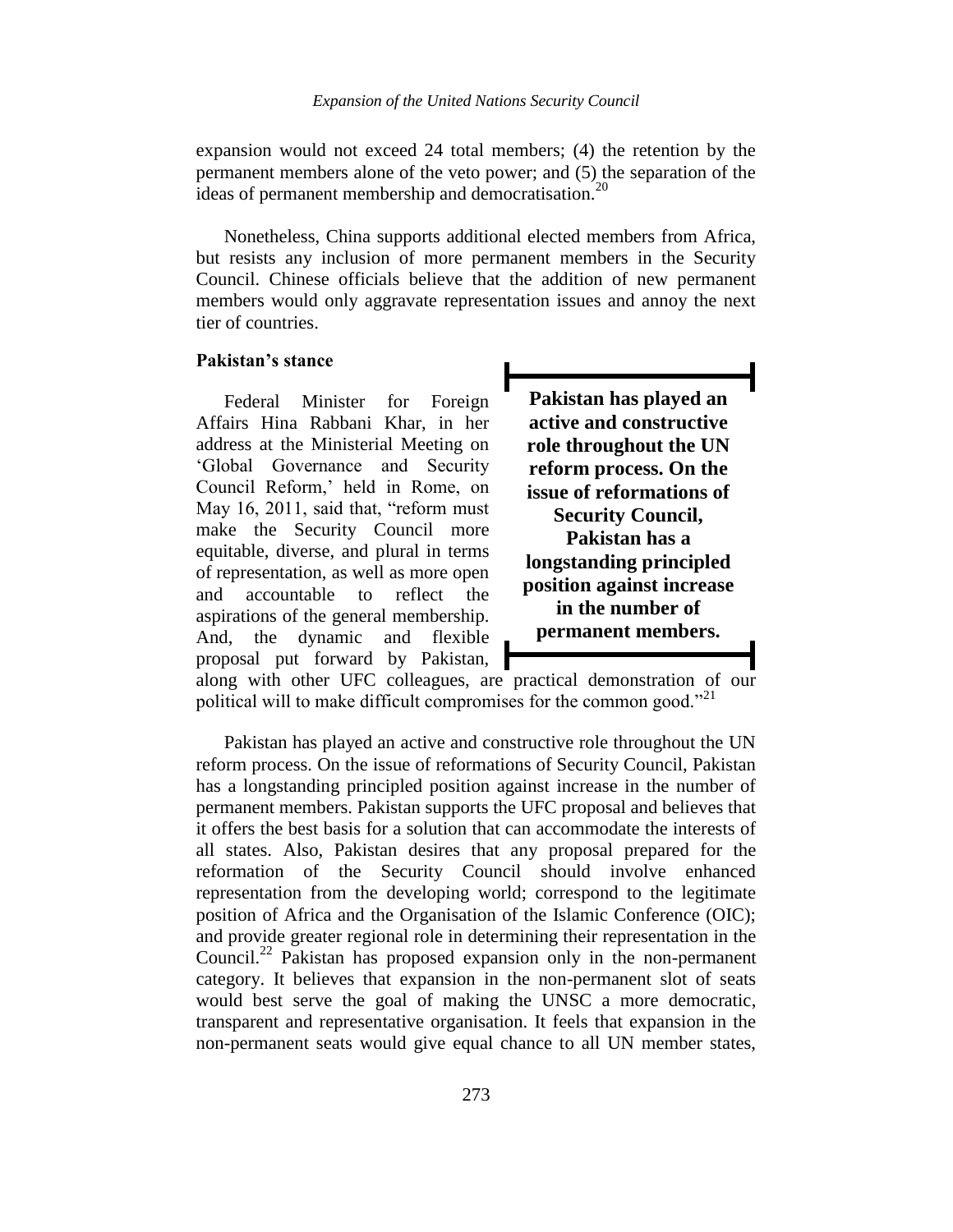big or small, to have their say in the decision-making process of the Security Council. In addition, Pakistan, unlike the U.S. and Russia, does not support country specific admission to the Council.

*Expansion in the permanent slot of seats in the UNSC and its implications for Pakistan* 

India, one of the major aspirants for a permanent seat in the Security Council, is a regional rival of Pakistan. Ever since their separation, both countries have fought three wars and are enmeshed in different conflicts. The Kashmir issue is a major source of tension between both states and has, on a number of times, brought both countries" forces face-to-face on the borders. Water is another serious issue between them. When India conducted its nuclear tests in 1998, that had forced Pakistan to go nuclear because of its security concerns from the Indian side.

Any expansion in the permanent slot of seats in the Security Council

**Any expansion in the permanent slot of seats in the Security Council would have serious implications for Pakistan because if there is any enlargement in the permanent category, India may get a permanent seat as it enjoys the support of more than 120 countries, including four out of the five current permanent members.**

would have serious implications for Pakistan because if there is any enlargement in the permanent category, India may get a permanent seat as it enjoys the support of more than 120 countries, including four out of the five current permanent members. If given the veto power as well, India would be in a position to reject any proposal brought to the Security Council by Pakistan or any other country which does not suit New Delhi"s interests vis-à-vis Islamabad. In addition, India as a permanent member of the Security Council could use its power and harm Pakistan by weakening its position on certain issues by exploiting its good relations with other Council members.

Also, being a permanent member, with the support of other Council members, India may be able to decide the Kashmir issue on its own terms. For example, it could ask Pakistan to turn the Line of Control (LoC) into a permanent and internationally recognised border. Such a resolution of the Kashmir issue would give most of the Kashmir region to India and a small part to Pakistan. This is unacceptable to Pakistan. As this is not in Pakistan"s interests because the starting points of all major Pakistani rivers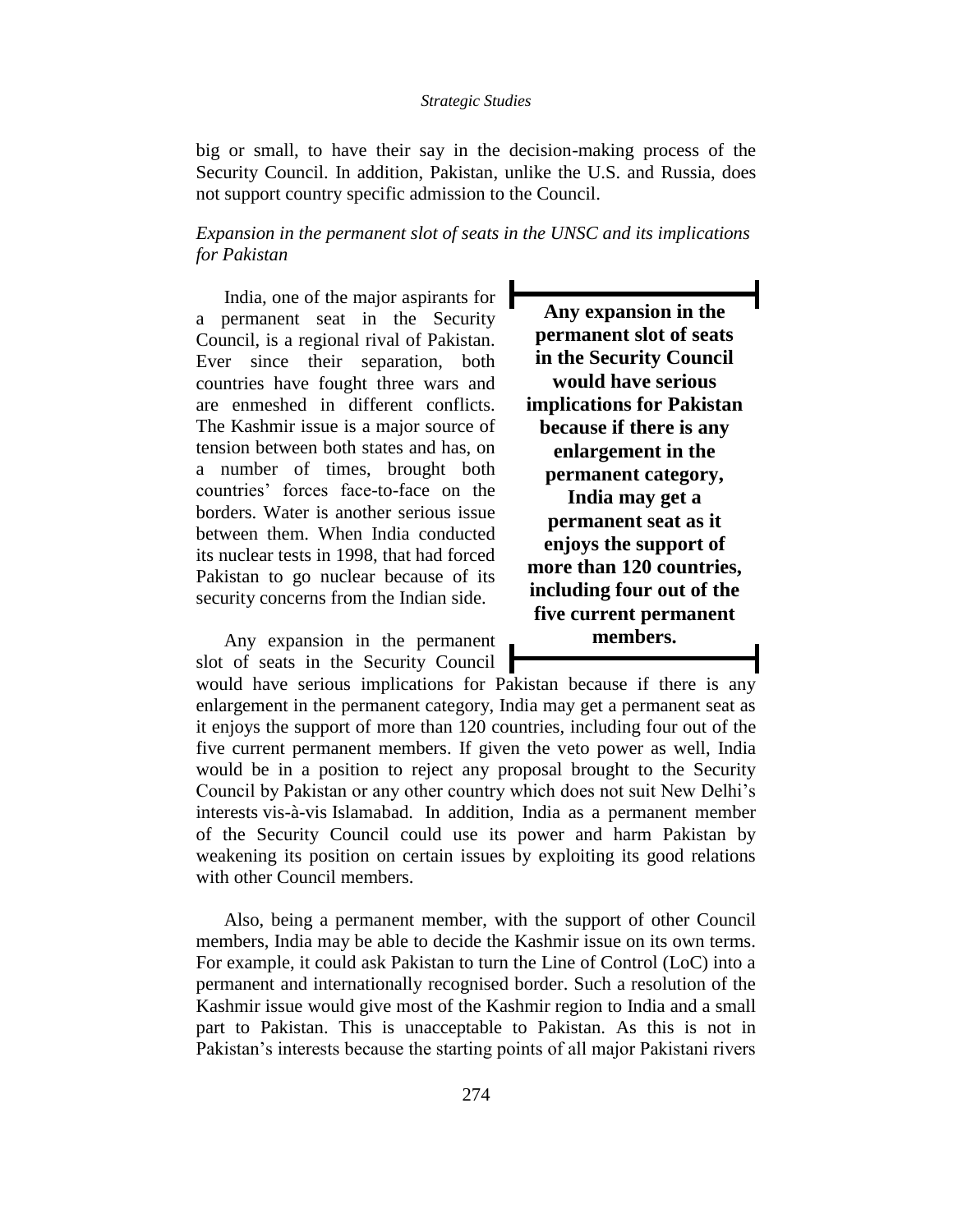are in Kashmir and accepting the LoC as an international border would put them under Indian control. If that happens, Pakistan, which has an agriculture-based economy, will face serious consequences if Pakistani rivers come under Indian control. Pakistan could also face water scarcity or floods.

Besides, as a permanent member of the Security Council, India will have a great say in global financial Institutions like the World Bank and the International Monetary Fund (IMF). The current IMF chief has already acknowledged that countries like China and India "deserve increased IMF voting power commensurate with their growing economic clout, and a fair shot at the emergency lending institution's top decision-making posts. $123$ So, a permanent seat for India in the Council would increase its influence on the United System, including the Bretton Woods institutions (IMF and IBRD). And Pakistan, whose economy is already in a far from healthy state, could face problem in getting loans from these global financial institutions due to Indian influence.

Consequently, expansion in the permanent category of seats in the Security Council would not be in Pakistan"s interests because of the India factor.

# **Way forward**

# *For Pakistan*

Pakistan must take India"s campaign for permanent membership of the Council seriously. For India, the most important obstacle is China, and New Delhi is actively engaged with Beijing on this issue. Other than that, India is focusing on two large voting blocs: the African Union (which has 53 votes) and the Least Developed Countries or LDCs (48 in numbers). India has already obtained support from 80 developing countries and is planning to add 20 more by the time the UN General Assembly gathers in September 2011.

Pakistan through 'Uniting for Consensus' group should actively lobby for the expansion in non-permanent category in the Council. Along with that, Pakistan should make clear to the international community, particularly the major powers, that without the resolution of the Kashmir dispute and other issues between the two countries, India as a permanent member in the Security Council is unacceptable to Pakistan. And for that, Pakistan should aggressively pursue its case with its friends around the globe to compel India to resolve the Kashmir issue.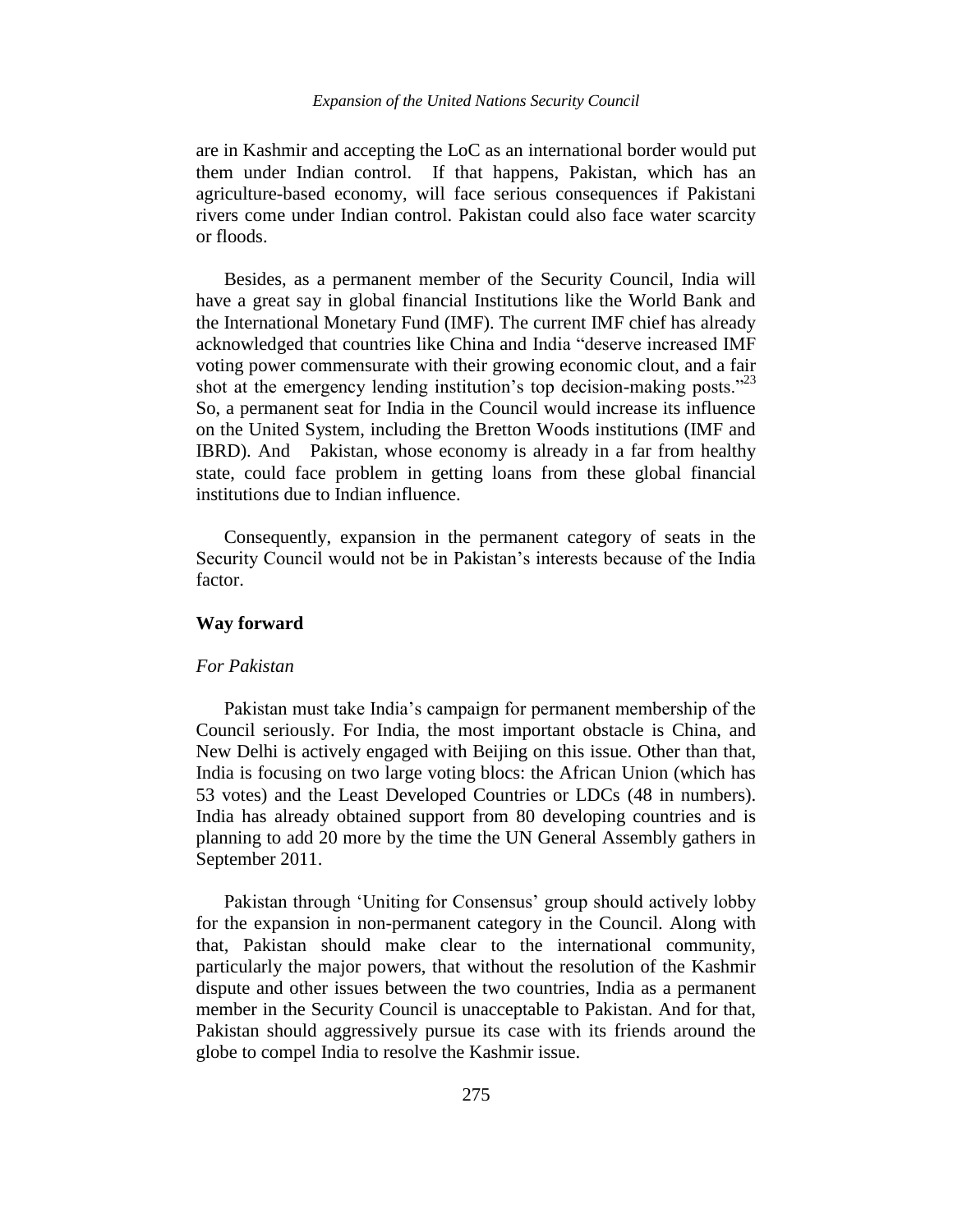Pakistan must look for international support, particularly from the OIC, NAM and the P5, for the settlement of Kashmir issue in a way is suitable to both India and Pakistan. Also, Pakistan needs to take up the matter of India's campaign for getting a permanent seat in the Council with other South Asian countries which too have long outstanding border, water and other bilateral issues with India and share Islamabad's concerns on New Delhi"s regional conduct and aspirations.

Pakistan should strongly follow up its case with the other regional countries and get their support for the UFC proposal for the expansion of the Security Council. As any amendment in the UN Charter for the expansion of the UNSC requires a two-third majority of the UN General Assembly membership as well as the willingness of the P5, the more

support the UFC proposal gets, the stronger would Pakistan"s case be. Apart from that, Pakistan and the UFC group should also approach East Asian and Arab countries to acquire the requisite support for their proposal in the UN General Assembly.

Moreover, Pakistan should exploit the Japanese and German displeasure over America"s open support for India as a permanent member of the Security Council.

### *For UNSC expansion*

Any expansion of the UN Security Council should be done in such a manner that it becomes more effective and legitimate in its decisions as transparency and legitimacy of the Council working are more important than its membership. If adding

**On the issue of making the Security Council more representative, one solution could be to increase the number of seats in the nonpermanent category by awarding one seat to every region, and increasing their powers, except for the veto power, and duration of membership, coupled with awarding one permanent seat to Africa as their demand is valid because most of the UN work is concentrated in Africa.**

members reduce its effectiveness, enlargement would be of no use, rather, it would be counterproductive. Hence, the focus should not only be on making the Council more representative but on improving its efficiency and authority as well.

On the issue of making the Security Council more representative, one solution could be to increase the number of seats in the non-permanent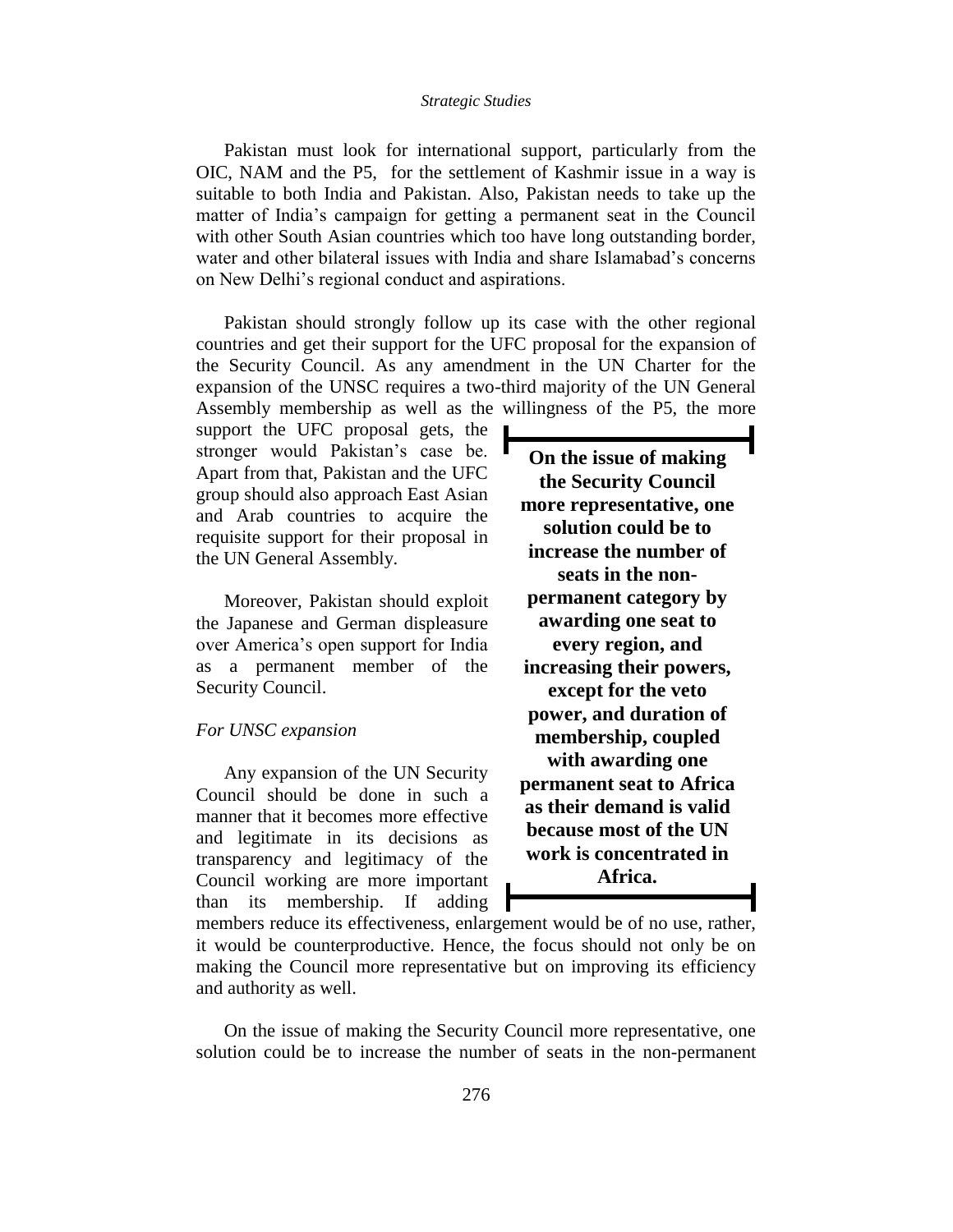category by awarding one seat to every region, and increasing their powers, except for the veto power, and duration of membership, coupled with awarding one permanent seat to Africa as their demand is valid because most of the UN work is concentrated in Africa which does not have a permanent seat in the Council. The case of the other countries aspiring for permanent membership should be considered in the context of the Intermediate Approach (IA); that is, they should be elected for a longer term of three to five years as non-permanent members first through elections and then, after evaluating their performance, they could be given permanent membership. This way, the issue of equal representation for all major continents/regions would be resolved. Such a solution should be acceptable to a most of the member states, including the P5.

At the same time, a great responsibility lies on the shoulders of the P5 member states as far as the expansion of the Council is concerned. While endorsing support for any individual country, they should make sure that the addition of that country either in permanent or non-permanent slot would be positive and useful for the Council"s working and effectiveness. It is necessary that the countries of a particular region must have a say in the selection of the country that represents them as a permanent member in the Security Council as it is a question of giving representation to a region and not to any specific country. Therefore, if the member states reach any consensus regarding increase in the number of permanent seats in the Council, it should be ensured that the country they desire to be a permanent member enjoy the confidence of other countries of the respective region. In addition, some of the P5 member countries should review their policy of supporting country-specific admission to the UNSC.

### **Conclusion**

Expansion of the UN Security Council is an important issue, but the process would take time. It will require many rounds of thorough discussions and negotiations. Genuine negotiations will require compromises as well as clarity on defined positions.

The UFC has succeeded in slowing down the process but we have to see how far the group remains successful in its attempt as the G4 is getting impatient and India, one of the G4 members, is enthusiastically pressing ahead with its campaign. Also, there is not much unity in this group because while Pakistan is ready to give space to Africa as a permanent member, not all the other UFC members are willing to do that.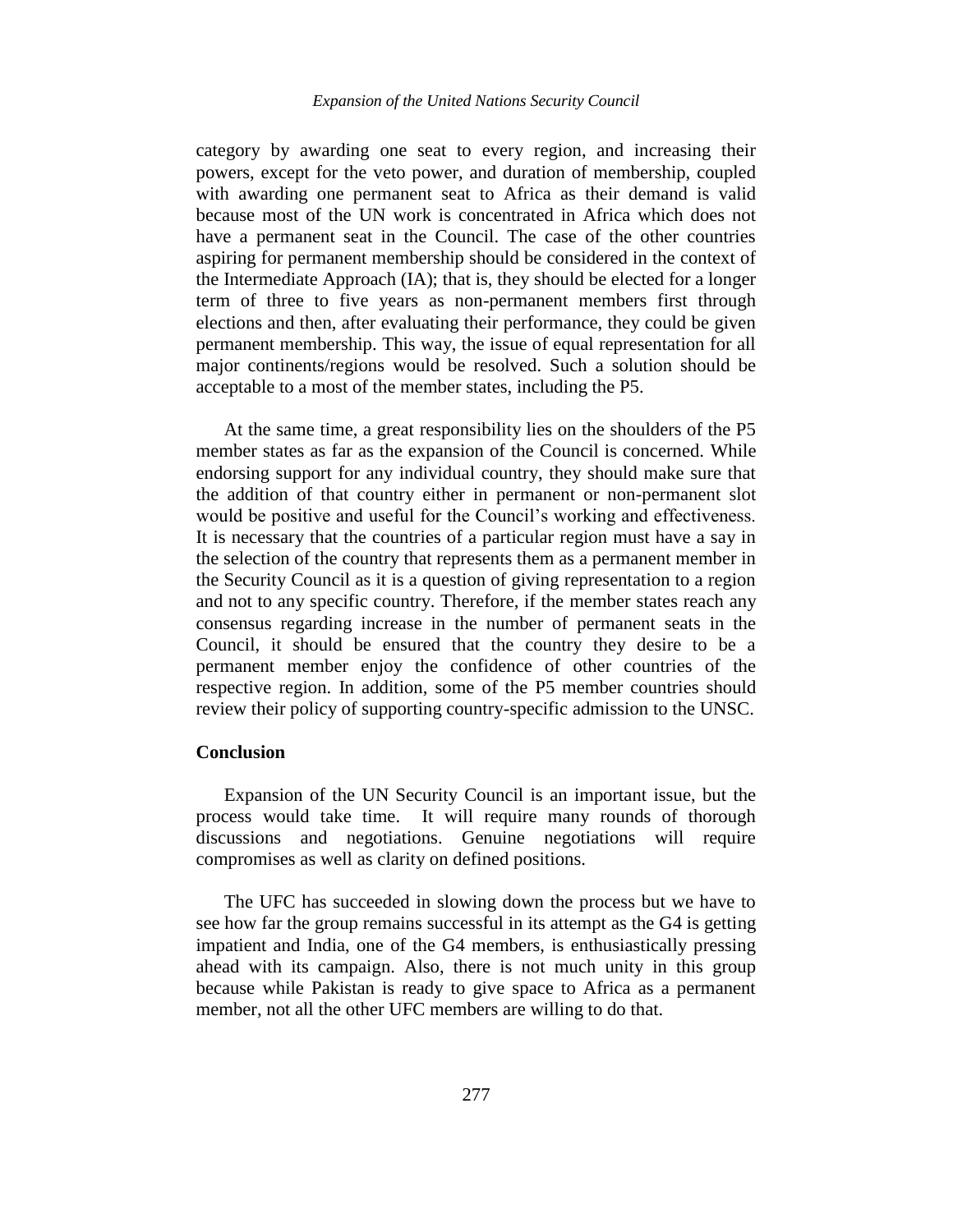Similarly, the G-4 is also not united. They have made compromises on the veto issue, but the African Group has not. Brazil, Germany, and Japan are willing to go for the intermediary model solution, but India is not. The same is the case with permanent membership of the Council.

The P5 also carries difference of opinion on the issue of expansion of the Council. There is no agreement among them about who should be allowed to become permanent members. On the one side, France and Britain support the G-4 group, and on the other, China and Russia support the UFC group"s position. Africa stands between these two divides; enjoying the support of France, Britain, China and Russia, whereas the U.S. has adopted the policy of supporting country-specific admissions to the Council for permanent membership. Thus, America supports the Indian and Japanese candidatures.

In a world where geopolitical rivalry is intensifying, the expansion of the UNSC will be a tough task. It will be hard to create a win-win scenario for all groups. No progress seems likely unless all groups agree to make compromises in their current standpoints.

### **Notes & References**

 $\frac{1}{1}$ Peter Calvocoressi, 1985, "Peace, the Security Council and the Individual," In *Diplomacy At The UN,* G.R. Berridge and A. Jennings and The MacMillan Press Ltd: London, pg. no 17.

<sup>2</sup> Jonas von Freiesleben, "Reform of the Security Council," *http://globalsolutions.org /files/public/documents/ ManagingChange-1.pdf*

<sup>3</sup> Blum, Yehuda A. "Proposals for UN Security Council Reform", *The American Journal of International Law,* Vol. 99, No.3, July 2005. 4

Jonas von Freiesleben, 'Reform of the Security Council,' *http://globalsolutions. org/files/public/documents/ ManagingChange-1.pdf*

<sup>5</sup> Jean Krasno, "Legitimacy, Representation, and Accountability: A Proposal for UN Security Council Reform," *Yale Journal of International Affairs*, Vol.1, No. 2, Winter/Spring 2006, pg.7, *http://yalejournal.org/wp-content/uploads/2011/01/ 061208krasno.pdf*  6

Jonas von Freiesleben, op. cit.

<sup>7</sup> Ibid.

<sup>&</sup>lt;sup>8</sup> Elisabetta Martini, 'UN Security Council Reform. Current Developments,' *http://www.iai.it/pdf/DocIAI/iai0926.pdf* 9

Ibid.

<sup>&</sup>lt;sup>10</sup> Mie Hansen, 'Update on Security Council Reform,' Center for UN Reform Education. April 5, 2011. *http://www.centerforunreform.org/node/435*

<sup>&</sup>lt;sup>11</sup> Kara C. McDonald and Stewart M. Patrick, 'UN Security Council Enlargement and US Interests," Council Special Report No. 59, December 2010. Pg. 38 *http://i.cfr.org/content/publications/attachments/ UNSC\_CSR59.pdf*

<sup>12</sup> Shairi Mathur, "Voting for the Veto: India in a Reformed UN," *Foreign Policy Centre,*2005, pg. 21. *http://fpc.org.uk/fsblob/565.pdf.*